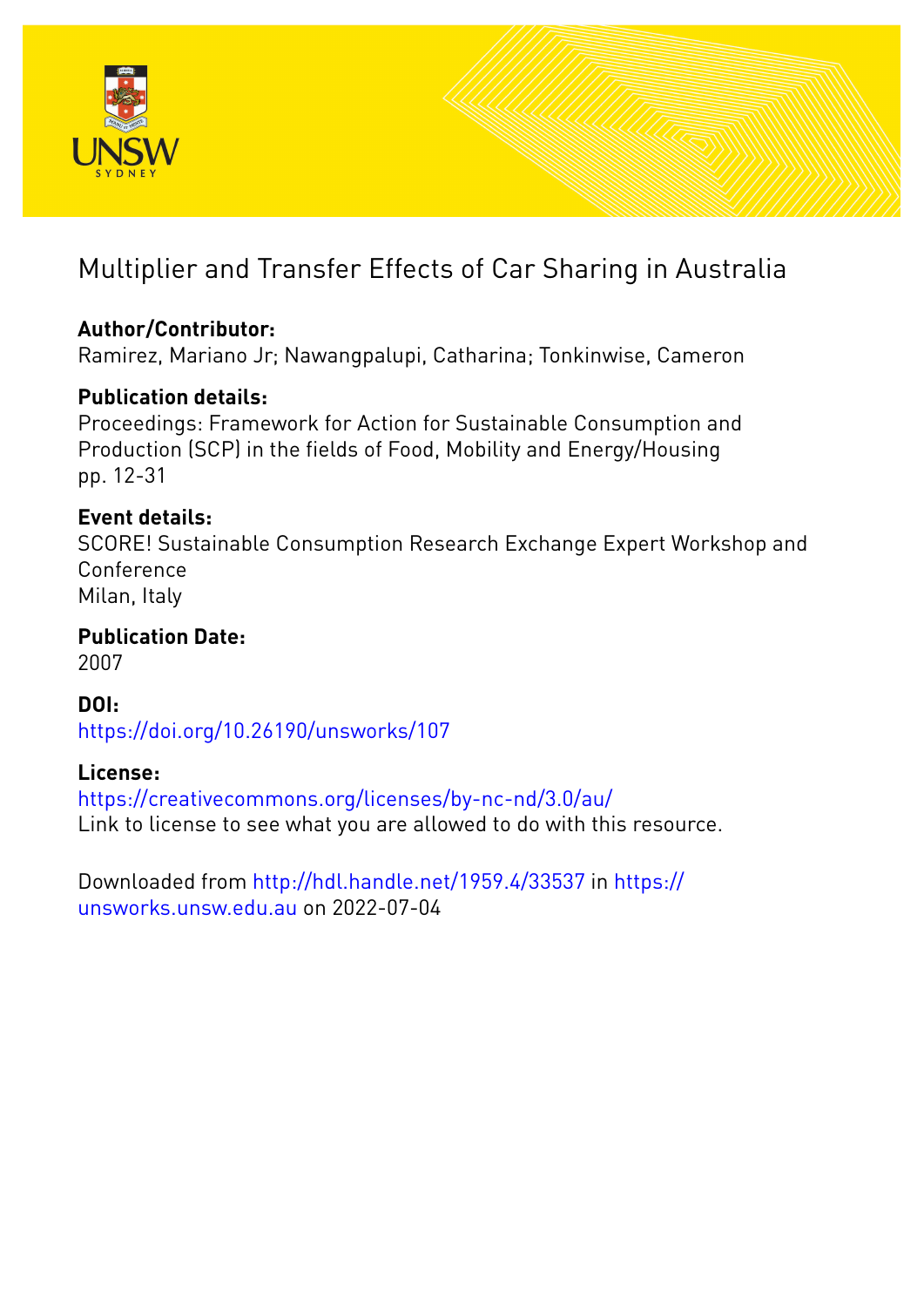### Chapter X Multiplier and Transfer Effects of Car Sharing in Australia

Mariano Ramirez Jr<sup>a</sup>, Cameron Tonkinwise<sup>b</sup> & Catharina Nawangpalupi<sup>c</sup>

*a University of New South Wales, Australia [m.ramirez@unsw.edu.au](mailto:m.ramirez@unsw.edu.au)*

*b University of Technology Sydney, Australia [cameron.tonkinwise@uts.edu.au](mailto:cameron.tonkinwise@uts.edu.au)*

*c University of New South Wales, Australia [c.nawangpalupi@student.unsw.edu.au](mailto:c.nawangpalupi@student.unsw.edu.au)*

#### **1 Abstract**

It is often assumed that members of car sharing organizations (CSOs) observe voluntary simplicity as a way of life, and that their philosophical and moralistic values revolve around avoiding unnecessary consumption. This paper presents some evidence showing that this conjecture is plausible. Almost 300 members of GoGet, Australia's first and largest CSO, participated in an online survey that showed, among others, that 18% gave up their only car before joining and 74% of them do not consider to buy a car after joining. Sign-up data from the over 700 members also show that they have a significantly lower annual VKT (vehicle kilometers travelled) compared to the average Australian, and that their car travels have reduced since becoming a car-sharer. Email interviews further indicate the presenceof two phenomena resulting from their car sharing experiences, which we refer to as "multiplier effects" and "transfer effects". We found that indirect sustainability gains flow from using car sharing that are beyond the sustainability of the specific domain the PSS was designed to make more sustainable; for instance, car-sharers tend to walk more and local shops benefit from car-sharing because people drive less. Moreover, there are signs that the skill and attitude changes learnt from the use of car sharing are somehow exported to other aspects of everyday life; thus, those who sign up for car sharing because of lack of capital or parking facilities find themselves more agreeable to sharing products in other aspects of their life, such as sharing toys and tools in special "libraries".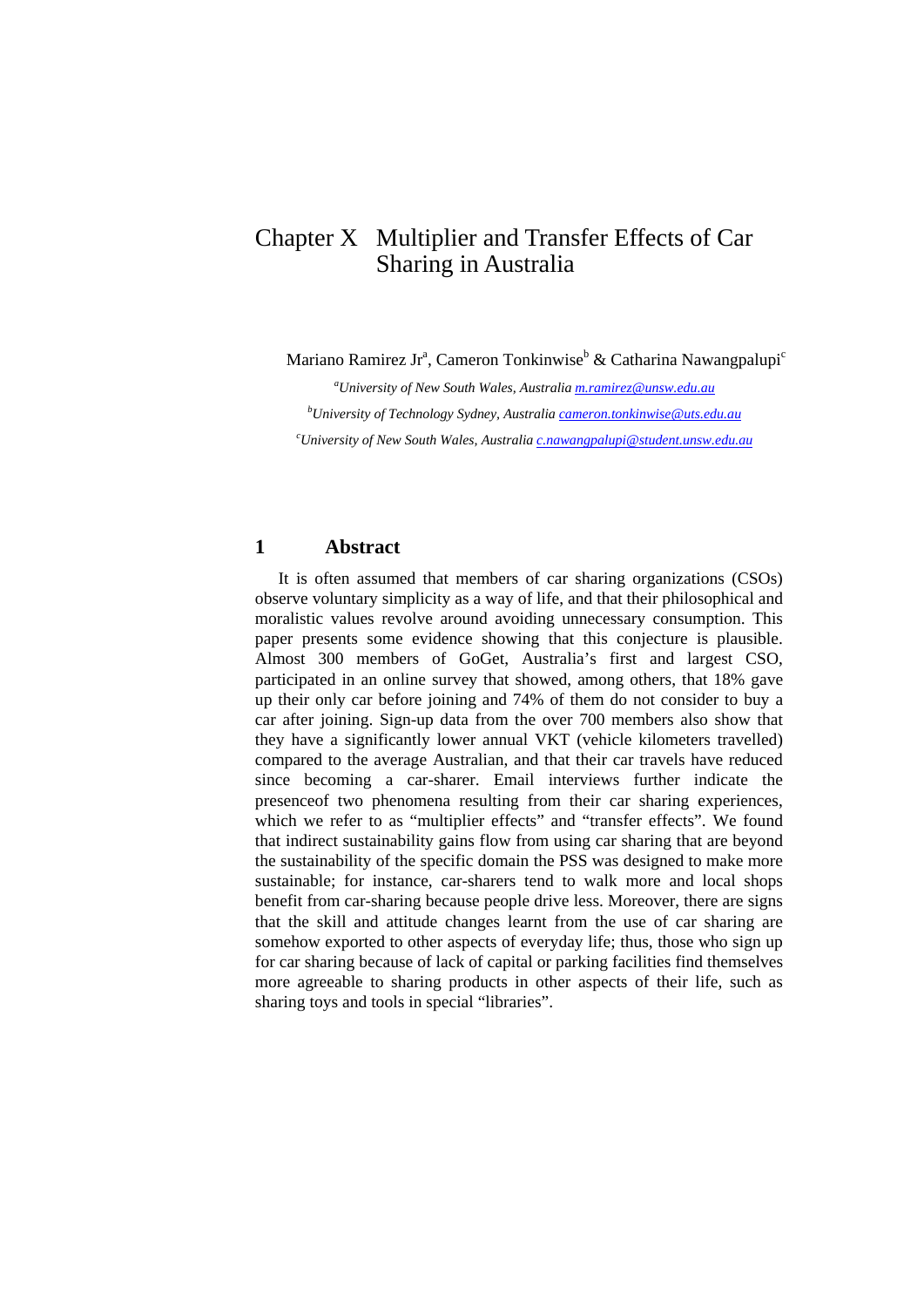#### **2 Car sharing in Australia**

In 2006 there were an estimated 14.4 million passenger vehicles in Australia, each traveling an average of 13,900 km in the last year and collectively consuming a total of 17,831 million liters of fuel (ABS, 2006). Passenger vehicles accounted for exactly three-quarters of the total distance traveled by all registered vehicles in Australia. Personal and other use accounted for 52% of the total kilometers traveled, while travel to and from work (29%) and business use (19%) accounted for the remaining kilometers traveled by passenger vehicles (ABS, 2006).

Australia is the world's third largest producer of transport-related carbon dioxide emissions per capita; passenger cars contribute to 55% of these transport emissions (ABS, 2003b). Transport energy consumption and emissions are linked to the longstanding automobile dependency and the "car culture" norm, with Australians enjoying one of the highest rates of car ownership in the world, about 537 cars per 1,000 resident population (ABS, 2006). Almost 9 out of 10 of households have one or more cars (ABS, 2003a).

Car sharing is proposed as a strategy for reducing the number of motor vehicles on the road, and consequently emissions. Although car sharing has been around since 1987 in Europe, car sharing in Australia is a much younger venture, having started in Sydney only as recently as 2003 (Ramirez & Nawangpalupi, 2006). There are now an estimated 2,860 members in 6 car sharing organizations (CSO) in Australia (Figure 1), up from 1,300 in 3 CSOs last year (120% rise). The number of available car sharing locations has also increased 2.75 times from 62 in 2006 to 171 in 2007 (Table 1).

GoGet ([www.goget.com.au](http://www.goget.com.au/)) is the first and largest CSO in Australia, operating in 80 location in Sydney and Melbourne, Brisbane (in partnership with GWhiz) and Perth (in partnership with Nexus). An estimated 47% of car sharers in Australia subscribe to GoGet.



Figure 1. Total members of car sharing organizations in Australia, 2007

(Only GoGet supplied accurate monthly data; figures for Flexicar and CharterDrive are estimated projections from intermittent data appearing in their websites; data for Nexus, GWhiz and SmartDrivers are unavailable).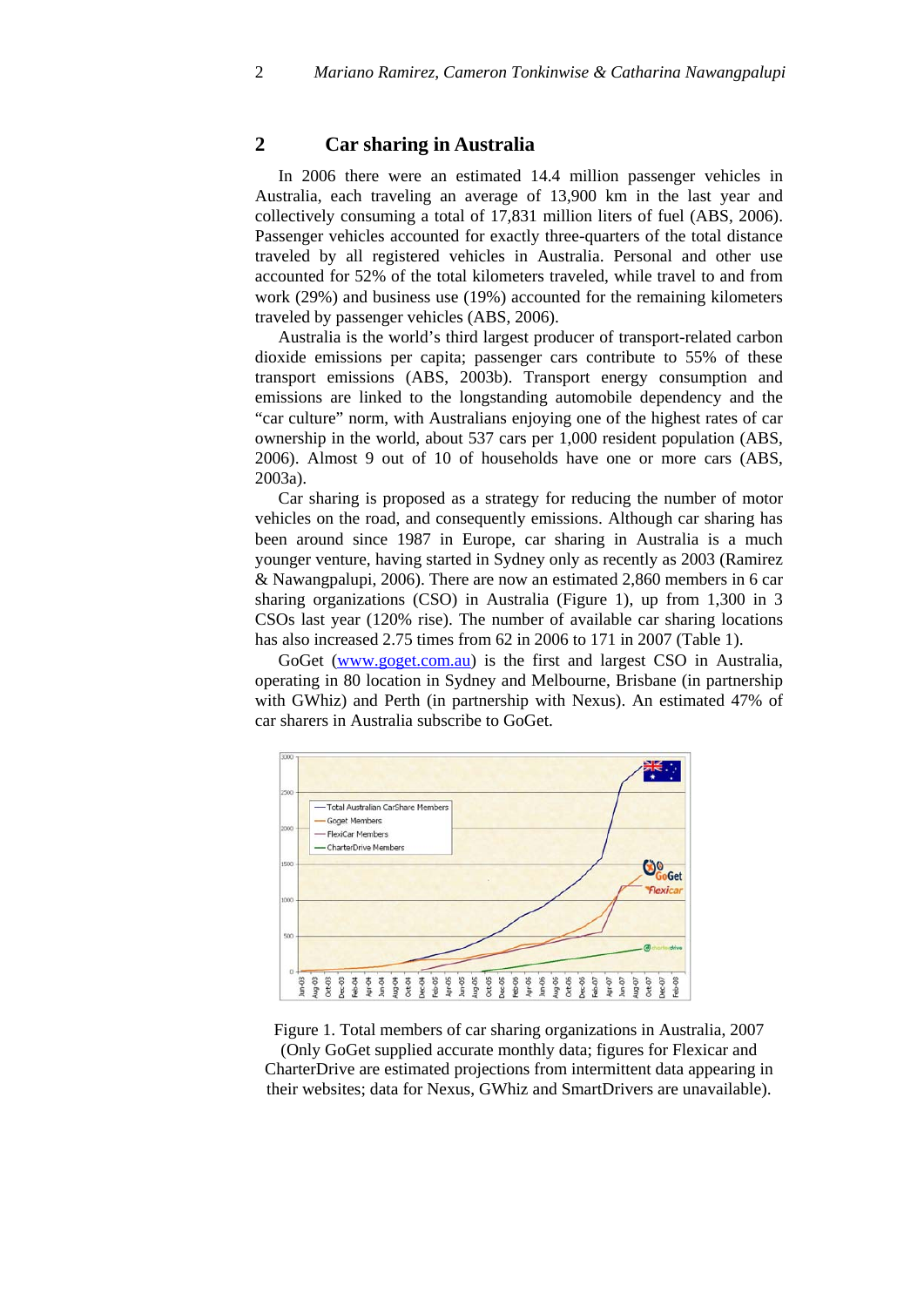| City            | CSO                   | Operating<br>since | No of<br>locations,<br>2007 | No of<br>locations,<br>2006 |
|-----------------|-----------------------|--------------------|-----------------------------|-----------------------------|
| Sydney          | Get                   | Jun 2003           | 61                          | 30                          |
| Melbourne       | <b>Flexicar</b>       | 2004               | 46                          | 17                          |
| Sydney          | smortdrivers a        | 2007               | 13                          |                             |
| Melbourne       | smortdrivers &        | 2007               | 13                          |                             |
| Melbourne       | Get                   | Nov 2004           | 12                          |                             |
| Sydney          | <b>d</b> charterdrive | Sep 2005           | 9                           | 8                           |
| <b>Brisbane</b> | smortdrivers a        | 2007               | 8                           |                             |
| <b>Brisbane</b> | WHIZ                  | 2007               | 5                           |                             |
| Perth           | NEXUS                 | 2007               | 4                           |                             |
| Total           |                       |                    | 171                         | 62                          |

Table 1. Car sharing locations in Australia, 2007

#### **3 Research Methodology**

GoGet, Australia's first and largest car sharing organization, cooperated with researchers at the University of New South Wales and University of Technology Sydney in further understanding the environmental and social sustainability impacts of car sharing in Australia. One of the researchers worked as a volunteer at GoGet and was allowed access to their membership database for research analysis purposes. GoGet also deployed the researcher's web-based survey to its members. This paper extracts data from various sources of primary information collected by the authors from GoGet members in 2007.

- A. GoGet member usage data. This database summarized the annual car sharing usage of each member, which was based on their billing information. For analytical purposes the data was annualized: vehicle kilometers traveled (VKTs) from those who had less than one year of membership were extrapolated to 12 months to estimate their yearly use. This database contained records for 716 members who have been active for at least for 4 months before August 2007.
- B. Web-based survey. An online questionnaire was distributed to 791 members and 294 responded (37%). This survey focused on user satisfaction and environmental perception of members. Some of the questions asked were:
	- What is your reason for joining GoGet?
	- On average how often do you use a GoGet car?
	- Have you been inconvenienced by another member and if so how many times? If you have you been inconvenienced, were you treated fairly by GoGet?
	- How does GoGet compare to a rental service in terms of convenience? Pricing?
	- What is your most disappointing experience with GoGet Car Share? Your best experience?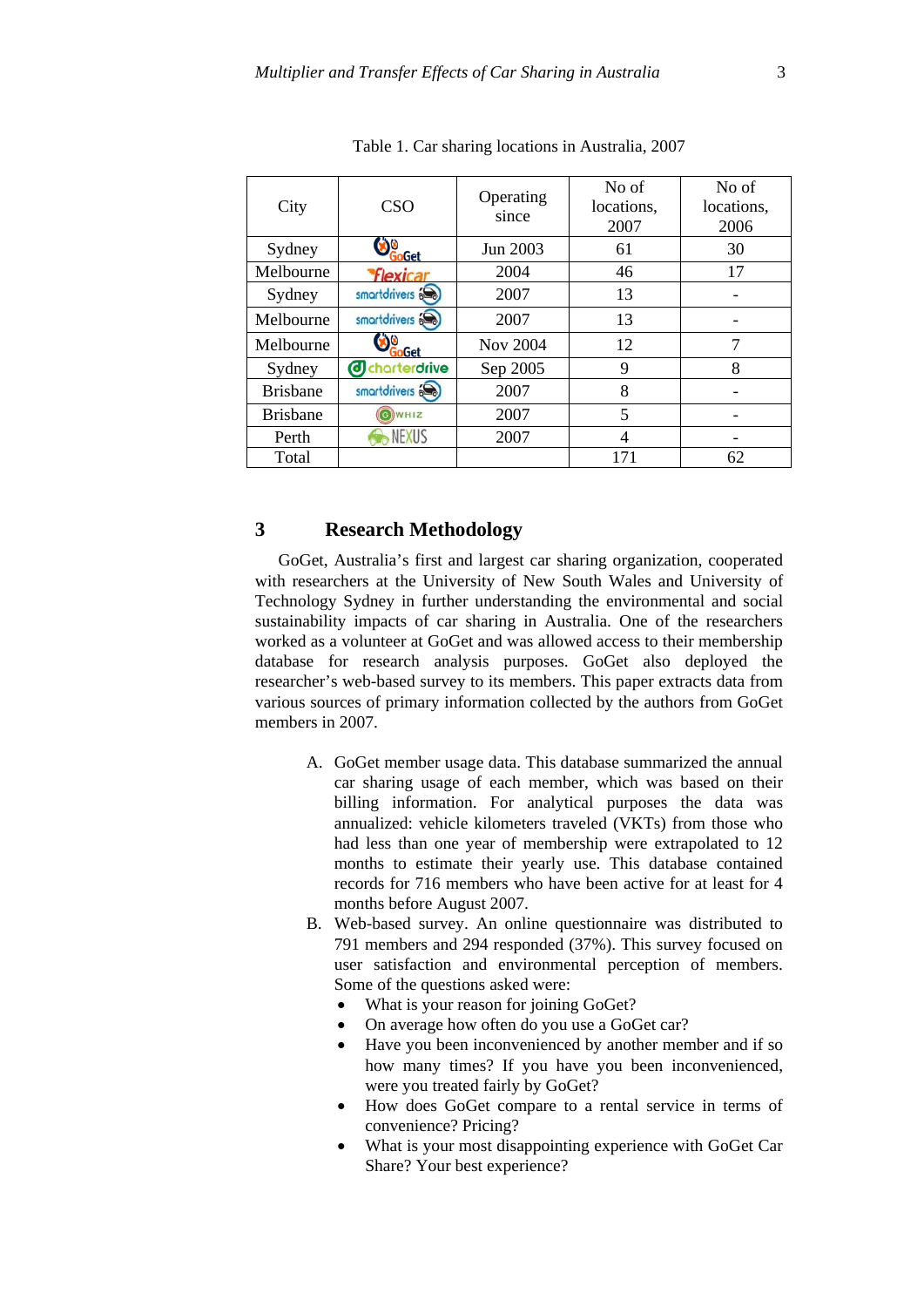- What is your recommendation to improve the GoGet service?
- C. Emailed questions. Three short open-ended questions were emailed to the 258 members who responded willingness to be interviewed further during the previous web-based survey; 124 responses were gathered. The questions are as follows:
	- For which activities do you use a GoGet car the most? social activities (meeting friends, relatives, colleagues, etc) – leisure activities (doing sports, holidays, day outings, etc) – maintenance activities (shopping, health treatments, etc) – productive activities (working, studying, etc) – other activities (please describe briefly).
	- Have you participated in any community-based sharing facilities before OR after joining GoGet (for example: toy libraries, tool libraries, tool sharing clubs, book sharing, clothes swapping, bike sharing, backyard sharing, community gardens)?
	- Please indicate if your usual driving behaviours changed after you joined GoGet. For example: do you use a car more or less often, do you travel different distances (in terms of mileage)? After joining GoGet, have you changed your shopping behaviours? For example: do you shop more locally than before, do you shop in a mall or supermarket farther away or more often?

#### **4 Findings and Analysis**

#### 4.1 GoGet member profiles

From the 294 responses to the web-based survey, Nawangpalupi (2007) profiled the sample of GoGet car share members as being (Figure 2):

- a. equally male or female (50%-50%)
- b. mostly renting (59%)
- c. almost half are from couple households without children (48%)
- d. mostly in the 31 to 40 year old age bracket (48%)
- e. mostly are high income earners (81%)
- f. overwhelmingly satisfied with the GoGet experience (62% very satisfied  $+36%$  satisfied)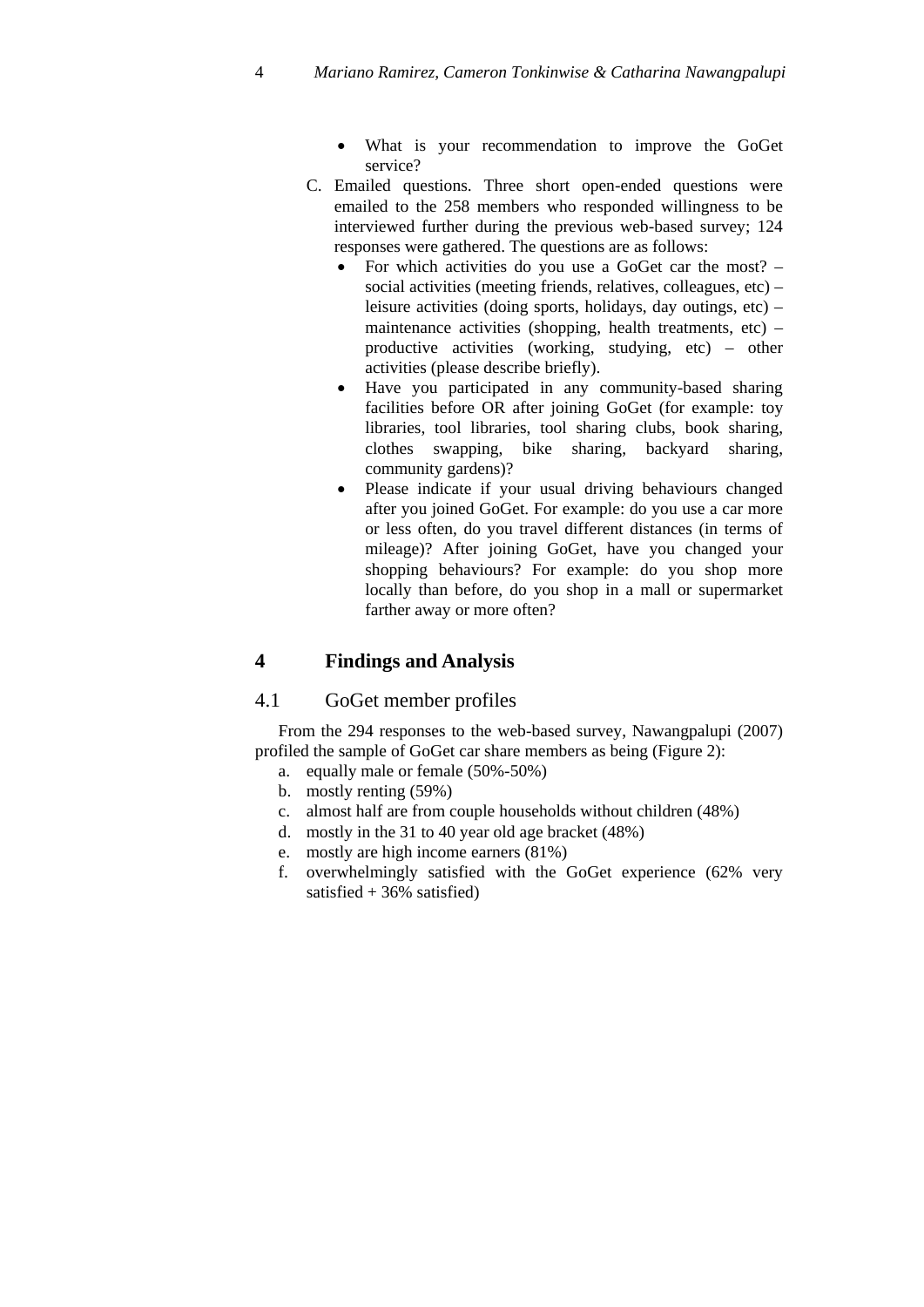

Figure 2. Profiles of GoGet car share members, from a 37% sample of the population. Graphed from data in Nawangpalupi (2007).

The total VKT of the 67 GoGet cars was 890,222 km for the 12 months before November 2007; this amounts to about 13,288 km per year per GoGet car, which is 4.4% less than the 13,900 km per year traveled by the average Australian passenger vehicle in 2006 (ABS, 2006). While this reduction may not be visibly significant, it must be remembered that this VKT is the annual usage of 716 member drivers sharing 67 cars; this amounts to only 1,243 km per year per driver. In contrast, the average Australian passenger vehicle would be used by 1 or 2 drivers, and so the average 13,900 km per year per Australian car would be between 6,950 and 13,900 km per year per driver. Therefore the annual VKT per GoGet driver compares as being only 8.9% to 17.9% of the annual VKT of the average Australian driver.

#### 4.2 Typical Usage

On the question of which activities members use GoGet cars most, 88% responded that they use it for social activities most of the time, closely followed by 85% for leisure activities and then 78% for maintenance activities. Only a small proportion used the GoGet car for productive activities (30%).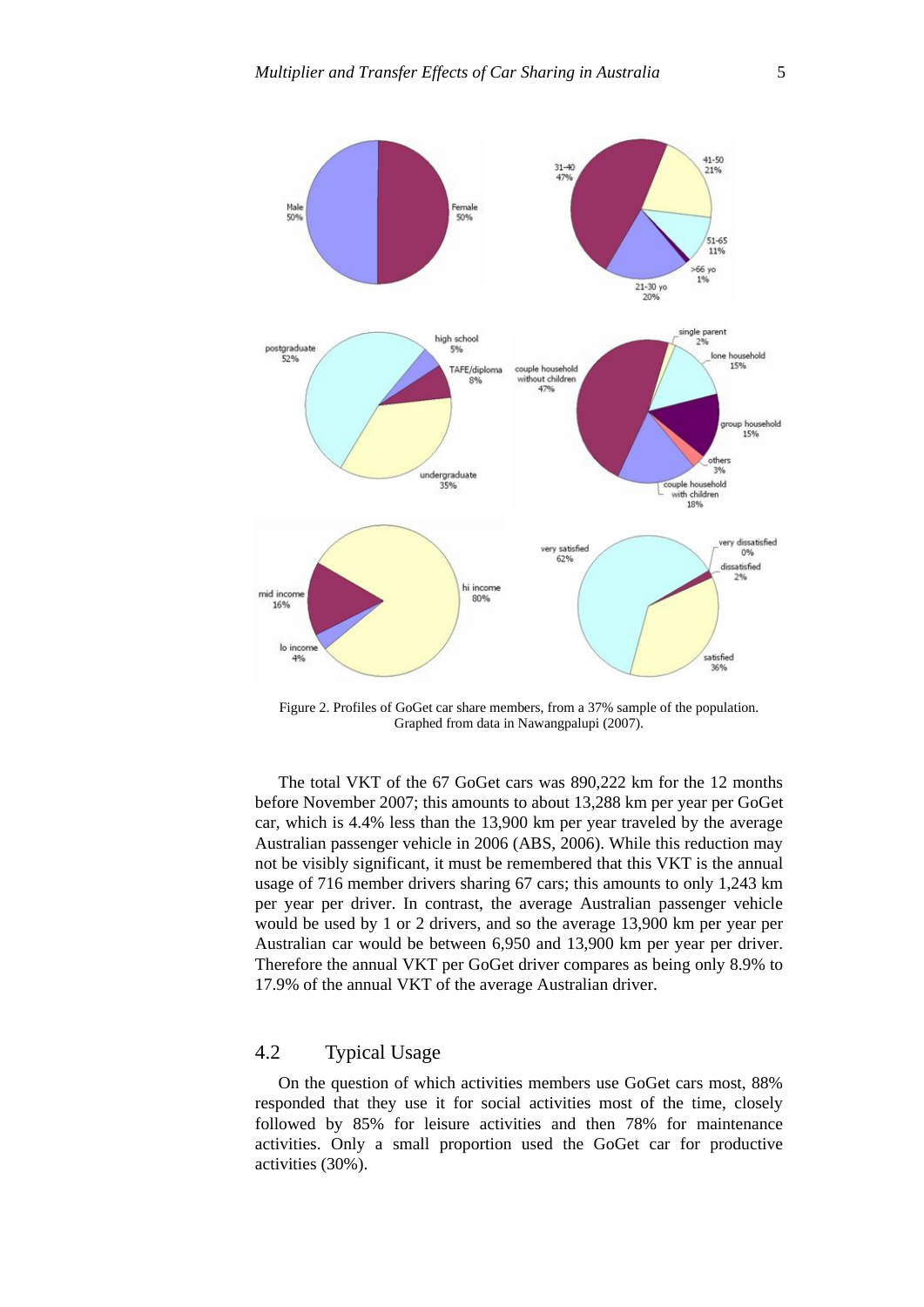

Figure 3. Members' usage of GoGet cars.

Social activities that the GoGet cars are used for included meeting family and friends, dinners in suburbs difficult or impractical to get to by public transport. Some reported using it to attend weddings.

Leisure activity usage included family holidays, day trips or weekend getaways, especially in the countryside, coast or mountains; surfing and beach fun; taking the dog to the park or the cat to the veterinarian; bush walks and hiking; going to the gym; going to events late at night; One member commended the roof racks on the GoGet station wagon in their neighbourhood as being "great for camping and surfing".

Maintenance activities centred on: occasional shopping for large items or lots of items not suitable for carriage on a bike or bus; going to the garden centre or hardware store; health treatments or doctor consultations;

Since GoGet has a ute (small utility truck), members tended to book this for purchasing or moving furniture pieces and heavy or bulky objects, as well as to move house. There was one member who would book the ute to deliver furniture and painted timber products as a business.

Some of the few who used GoGet for productive activities did so to go to client meetings, "especially at short notice or when public transport options are limited" or to client offices "where the cab fare would be above \$40". One member said that the two GoGet cars parked very close to his office in the CBD were extremely handy for visiting clients. Another said she would use GoGet for "lots of little local trips where I just travel a few kilometres to pick up and drop off items".

Some would take the GoGet car to yoga class; pick up people from the airport; transport equipment for music gigs or for filming; dropping off and picking up kids from school, especially on rainy days; Saturday house hunting; taking around friends who are visiting for the weekend; and so on. Two members mainly used the GoGet car to do volunteer or community work, particularly to areas not well serviced by public transport or when they had to carry lots of things for their duties.

#### 4.3 Member attitudes towards car ownership and usage

The web-based survey included the following questions: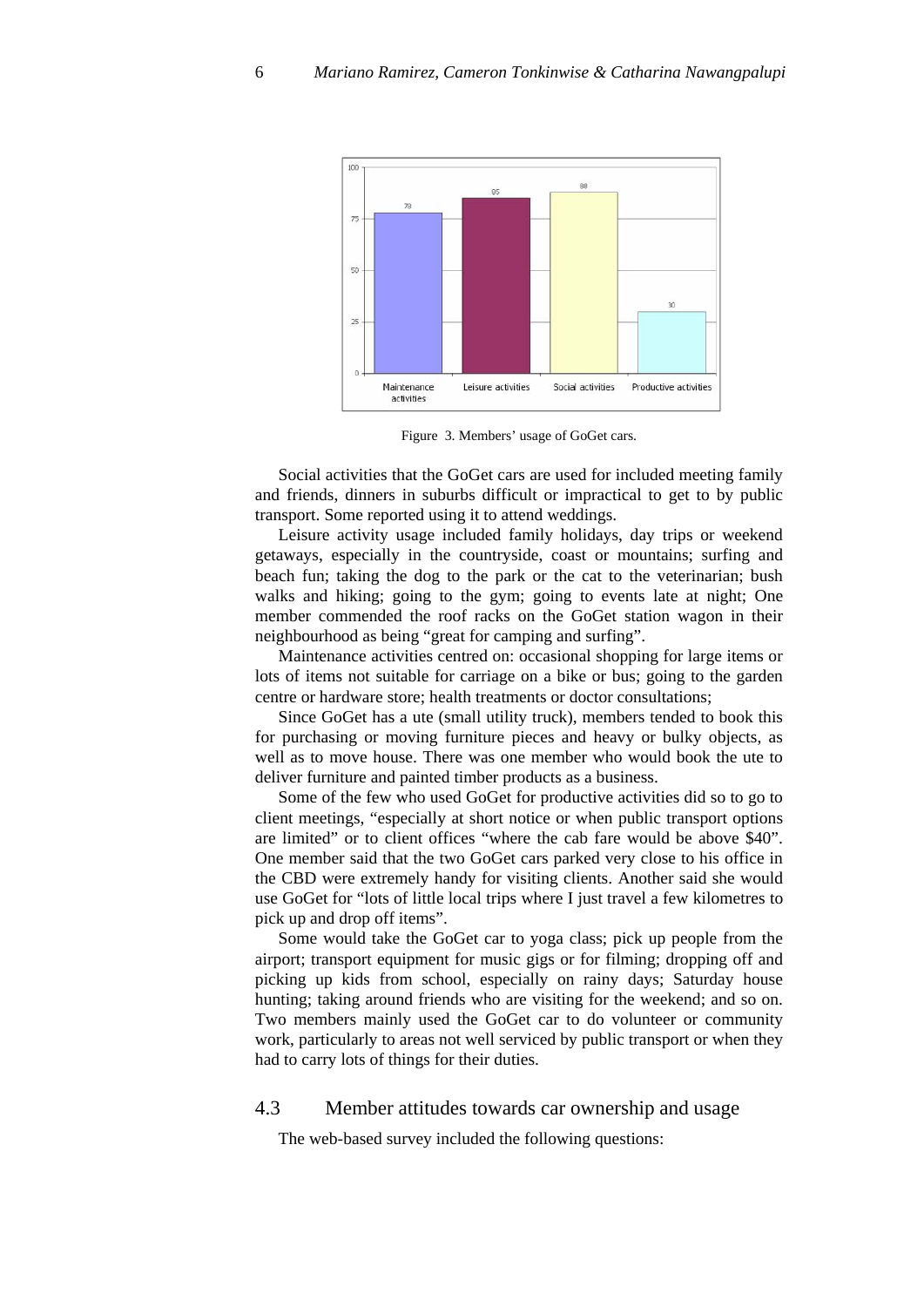Q1. When you joined GoGet, did you – Give up your only car? Give up your second or other car? Cancel buying a car? Never had a car? Other?

Q2. After joining GoGet, have you ever considered purchasing a car? – No, not an option at the moment  $-$  Yes, but I have NOT bought any car yet  $-$ Yes, and I have bought a car.

Q3. On average how often do you use a GoGet car? – Once a week or more often – Once every fortnight – Once a month – Once every two months – Less than once every two months.

Of the 292 valid respondents to the web-based survey, 74% said that "buying a car is not an option for them at the moment". The biggest groups are those who never had a car (36%) and those who used GoGet cars once a week or more often (39%).

A cross tabulation of the response results to Questions 1 and 2 (Table 2) showed that the biggest cluster of respondents includes those who never had a car AND do not plan to buy a car (27%). Comprising the second largest cluster are those who cancelled their plans to buy a car when they joined GoGet AND at the moment are not considering buying a car (28%). The third largest cluster comprises those who gave up their only car AND have no plans to buy a car (13%). These results imply that those who never had a car do not aspire to have their own car and are at ease with going places via walking or public transport. Moreover the majority of respondents (74%) do NOT plan to buy a car, which suggests that most car sharers do not seek personal car ownership.

|                           | Planning to buy a | Planned to buy a | Planned to buy a |        |
|---------------------------|-------------------|------------------|------------------|--------|
|                           | car NOT an option | car BUT haven't  | car AND actually | Total  |
|                           | at the moment     | bought one yet   | bought one       |        |
| Gave up only car          | 13.0%             | 4.5%             | 0.7%             | 18.2%  |
| Gave up second /other car | 2.7%              | 0.3%             | $0.0\%$          | 3.1%   |
| Cancelled buying a car    | 20.9%             | 6.5%             | 0.7%             | 28.1%  |
| Never had a car           | 27.4%             | 7.5%             | 0.7%             | 35.6%  |
| Other car ownership       | 9.9%              | 3.8%             | 1.4%             | 15.1%  |
| Total                     | 74.0%             | 22.6%            | 3.4%             | 100.0% |

Table 2. Cross tabulation of responses to  $Q1 + Q2$ 

Cross tabulating Q1 with Q3 responses (Table 3 and Figure 4) also show that the biggest groups are either: those who cancelled buying a car AND use GoGet cars once a week or more often; OR those who never had a car AND use GoGet cars only once every other week.

Table 3. Crosstabulation of responses to  $Q1 + Q3$ .

|                                            | Gave up<br>only car | Gave up<br>second or<br>other car | Cancelled<br>buying a<br>car | Never had<br>a car | Other | Total |
|--------------------------------------------|---------------------|-----------------------------------|------------------------------|--------------------|-------|-------|
| Use GoGet once a<br>week or more often     | 9.6%                | 2.1%                              | 14.8%                        | 7.9%               | 4.8%  | 39.2% |
| Use GoGet once<br>every fortnight          | 4.5%                | 0.7%                              | 5.8%                         | 14.8%              | 4.5%  | 30.2% |
| Use GoGet once a<br>month                  | 2.4%                | $0.0\%$                           | 4.5%                         | 8.6%               | 3.8%  | 19.2% |
| Use GoGet once<br>every 2 months           | 1.0%                | $0.0\%$                           | 1.4%                         | 2.4%               | 0.7%  | 5.5%  |
| Use GoGet less than<br>once every 2 months | 0.7%                | 0.3%                              | 1.7%                         | 2.1%               | 1.0%  | 5.8%  |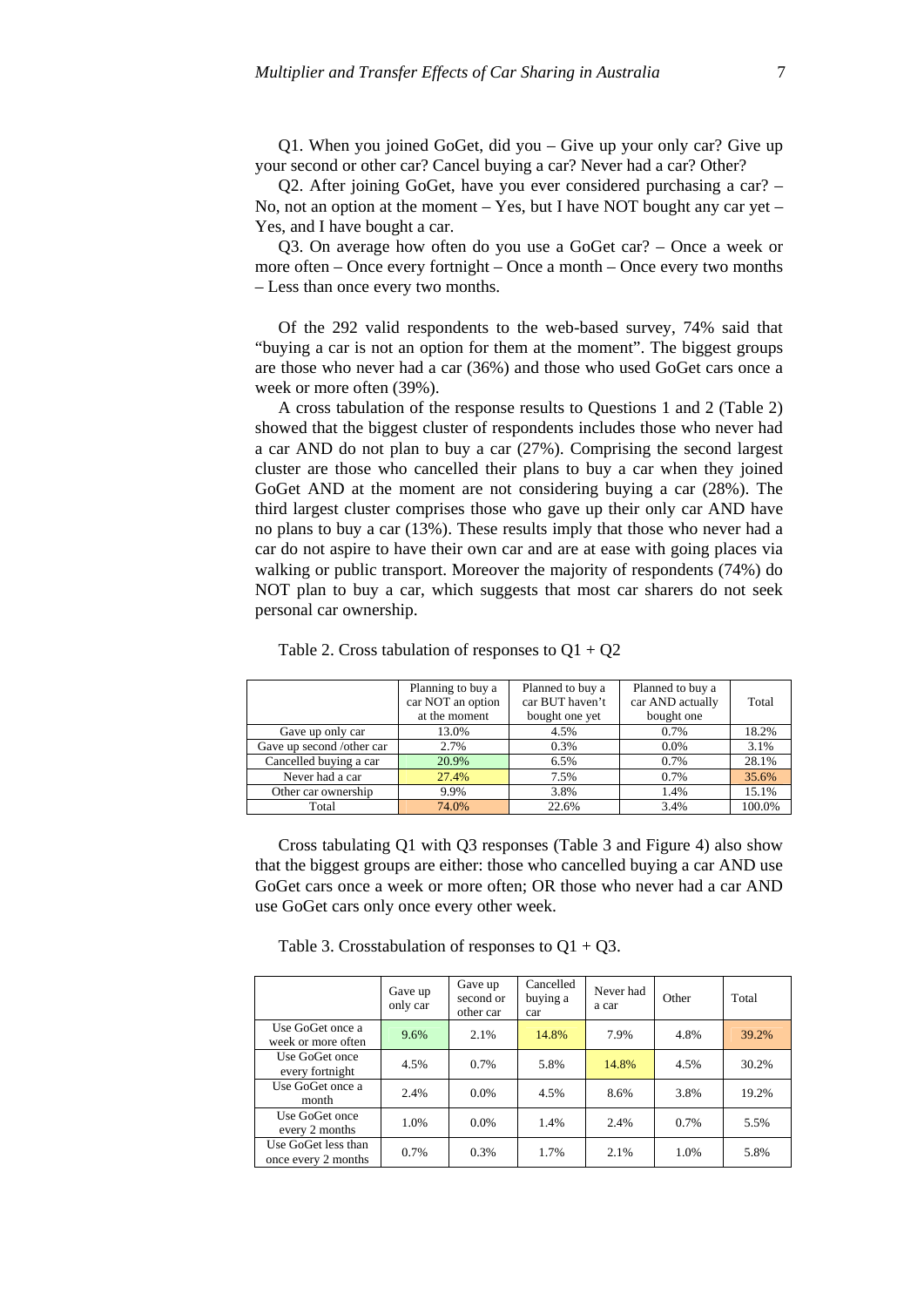

Figure 4. Distribution of GoGet usage frequency vs plans to buy a car.

One explanation for the results to the second cross tabulation set could be that those who never owned a car have not developed a culture of dependency on a private vehicle and therefore tend to use the GoGet car only relatively occasionally compared to those who have had a car in the past. It could be that those who "cancelled purchasing a car" were considering buying a second car, and they tended to use GoGet once a week or more often, since they are used to having regular access to a private car.

#### 4.4 Transfer Effects

We borrowed the term "transfer effects" from the transfer of learning theory, which implies that previous knowledge, skills or learning related to one topic or context can help acquire information or skills in another situation that shared similar characteristics; a "transfer" occurs when the recontextualized application of learning takes place. We questioned members on their participation in other sharing facilities available to the community, whether before OR after joining GoGet, which we considered to be "transfer effects" of their car sharing learning.

A handful of members reported some sort of transfer effect or expressed a desire to be actively involved in starting up other sharing schemes.

*"Along with the people who first referred us to GoGet we have started a food co-op. Twelve households take it in turns fortnightly to go out to buy fresh fruit and vegetables from Flemington Markets, and divvy it up amongst us. Those members who are in GoGet use the carshare vehicles to do the shop when it is their turn."* 

*"I am in a small fruit and vegetable co-op, where we take it in turns to do the shopping at the markets every fortnight. This involves a few other GoGet members."*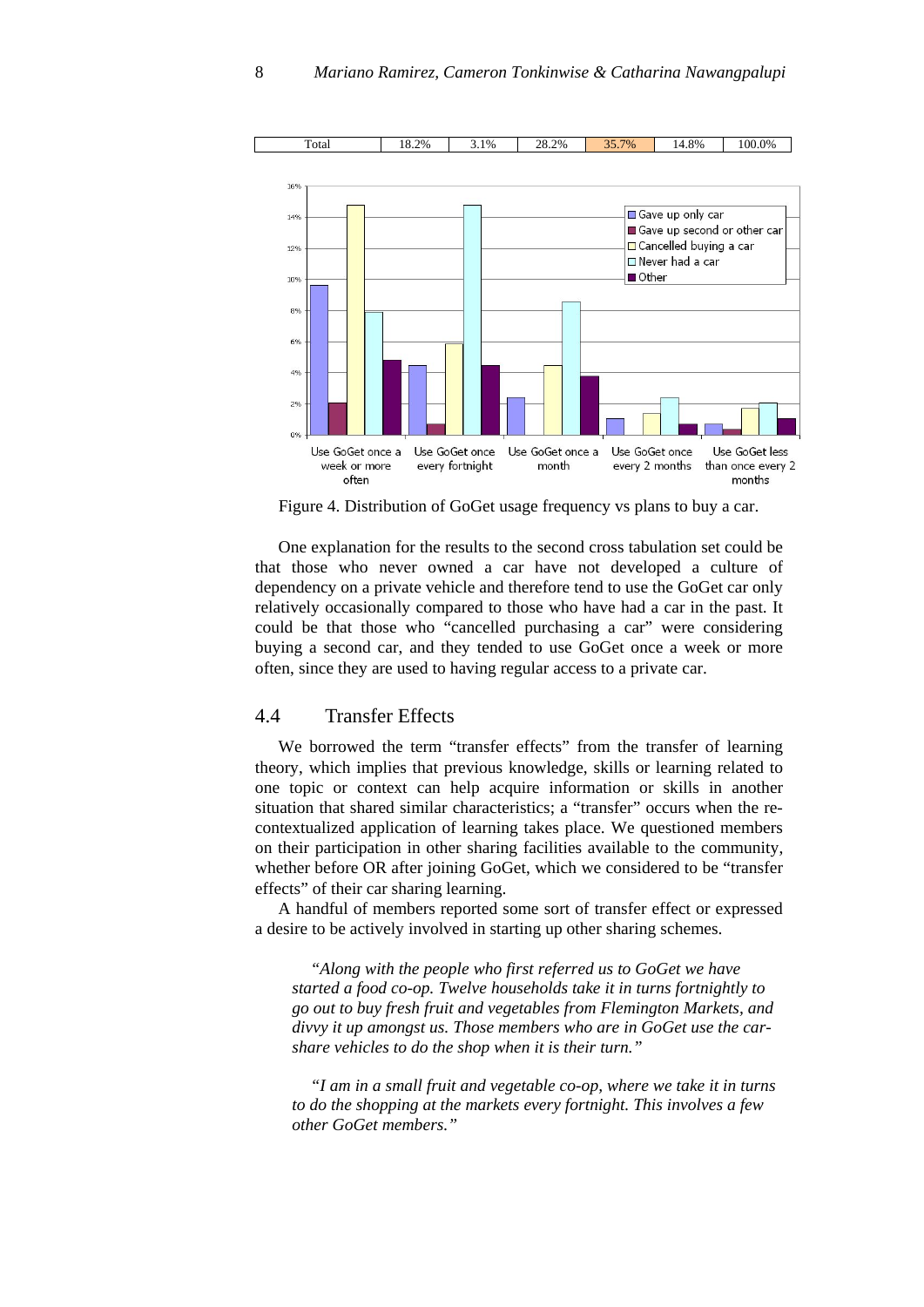*"… My partner and I were already quite conscious of these things before joining GoGet, and were working on things like trying to set up a co-housing cooperative."* 

*"I have always advocated more sharing, but I think GoGet has given me some concrete experience of how well it can work and taken this commitment to a new level. When I have some more time, I would love to set up more of a sharing community in my street. There's a group in another part of Westgarth that has a register of skills and equipment that people have that they are willing to loan. I'd like to do something similar."* 

The great majority mentioned an increased willingness and openness, greater confidence and faith, as well as heightened interest in participating in other sharing systems, although most were unaware of the existence of other structured sharing systems like the ones listed in the question. There were many responses describing their positive experiences with car sharing and how these are influencing their thoughts on joining other sharing schemes.

*"I don't currently participate in other sharing activities, but I think that from my experience in car sharing I would be more confident to do this in the future."* 

*"…I do think my experiences with GoGet have positively impacted my belief in similar sharing schemes being successful."* 

*"…I haven't really heard of the sharing schemes you list above, but they all sound like excellent ideas and if I had a need to use those items I certainly would support the service. Using GoGet has increased my awareness of the impact of cars on the environment and I can see how much easier getting around the city would be if more people made use of the GoGet scheme."* 

*"These things are naturally occurring in my life at around the same time. I guess it has given me faith in paid cooperatives, think it's fantastic to share resources."* 

*"I don't find that it increases my willingness to share other products, but rather probably confirms a position I've always had that sharing products works well for me."* 

Many said they have always practiced sharing, or are predisposed to or have advocated sharing or multiple ownership ideas, even before becoming a GoGet member.

*"I have shared all sorts of things throughout my life, to save money and the environment, and as a socially enjoyable activity. I have participated in a toy library in Bondi (before GoGet)."* 

*"I joined toy libraries before joining GoGet. I think I was willing to participate in sharing things before I joined GoGet and GoGet was an extension of my enthusiasm for pooling resources within communities. I*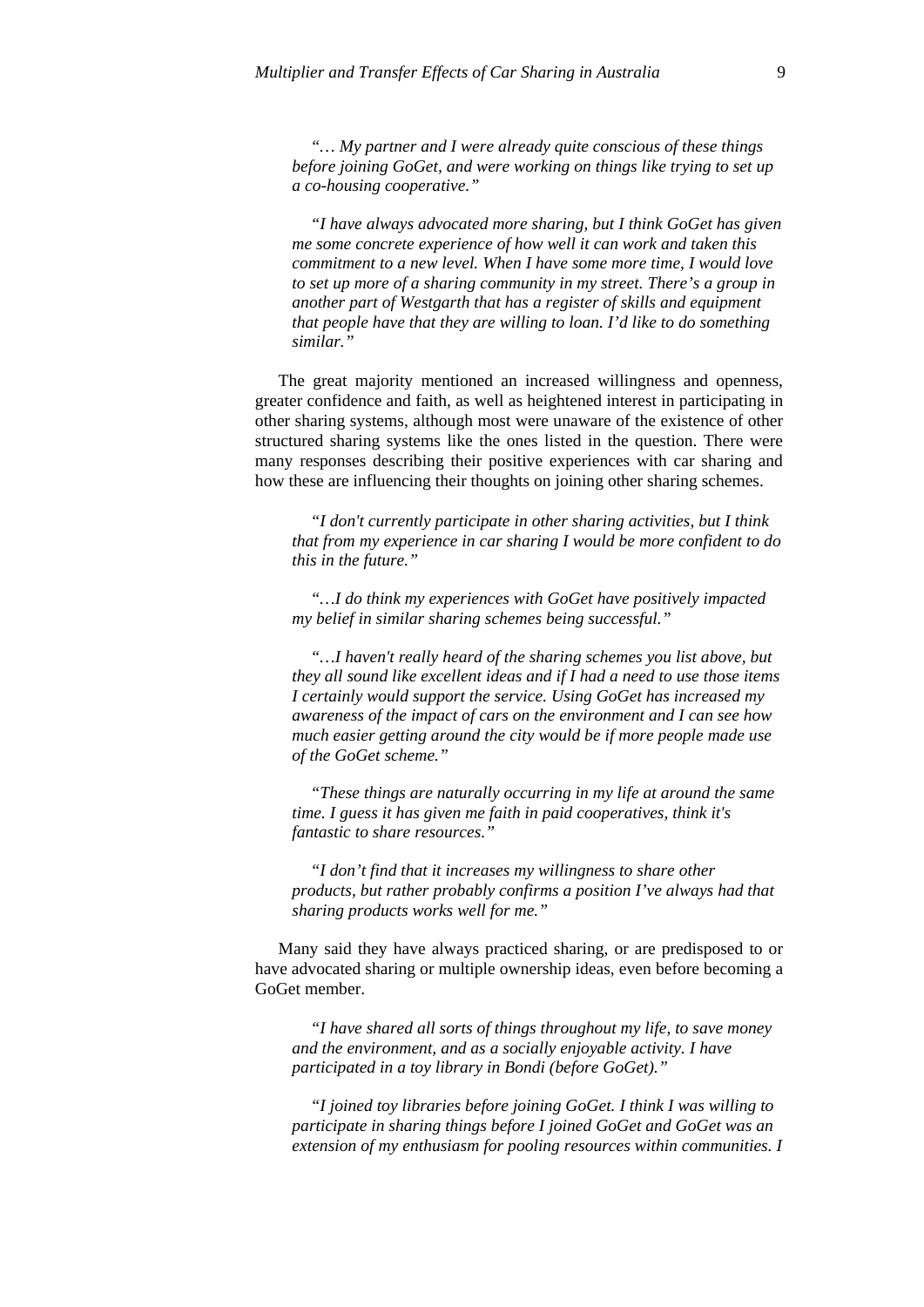*would be even more enthusiastic after my great experiences with GoGet."* 

*"I am very willing and probably more so because I see how well people look after and deal with the whole share process. I have naturally and always shared books and clothes anyway. I think this has opened my eyes to the possibilities. I'd like to find a tool share club."* 

*"I think it's made me more interested in finding out about other possibilities for sharing resources e.g. tool libraries, community gardens, but there doesn't seem to be that much of this sort of thing happening at the moment that I'm aware of."* 

*"I have always been a believer, advocate and user of communal services, for example libraries, public transport and co-operatives. GoGet fitted in with this pre-existent life philosophy."* 

*"Before becoming part of GoGet, we were part of a toy library, and still are. Has made me think about other possibilities, such as backyard sharing but haven't done anything about it!"* 

*"I've always shared its part of the way I was brought up. Clothes swapping, bike sharing, we share amongst our friends or family things that we don't need to buy ourselves. Why buy a power drill when my friend has two in the garage?"* 

Most were emphatic in saying that they were "not against the idea" of further sharing and would certainly support those which fit well with aspects of their lifestyle. A few listed some of their criteria for joining future sharing schemes as practicality, convenience, economic reasonableness, and a properly managed system.

*"…Would be open to toy sharing if it was more convenient. Would always be open to such activities provided that they were convenient, competitive and all items to share were provided by someone else."* 

*"As web-based facilities grow for sharing views or products, I am more and more willing to do this, e.g. book sharing."* 

*"We haven't participated in any other sharing products, clubs, groups, etc. However, with our experience of GoGet we would probably consider most things, within reason."* 

*"I think being a member of GoGet has encouraged me to investigate these options further before buying and I think my decision then depends on how frequently I will be using the 'object' and how convenient is it for me to pick up a shared 'object'."* 

Many also emphasized that even before they joined GoGet they have already been sharing by informally swapping with family, friends and neighbors as much as practical. Several reported having experienced clothes swapping, as well as book swapping in local cafés.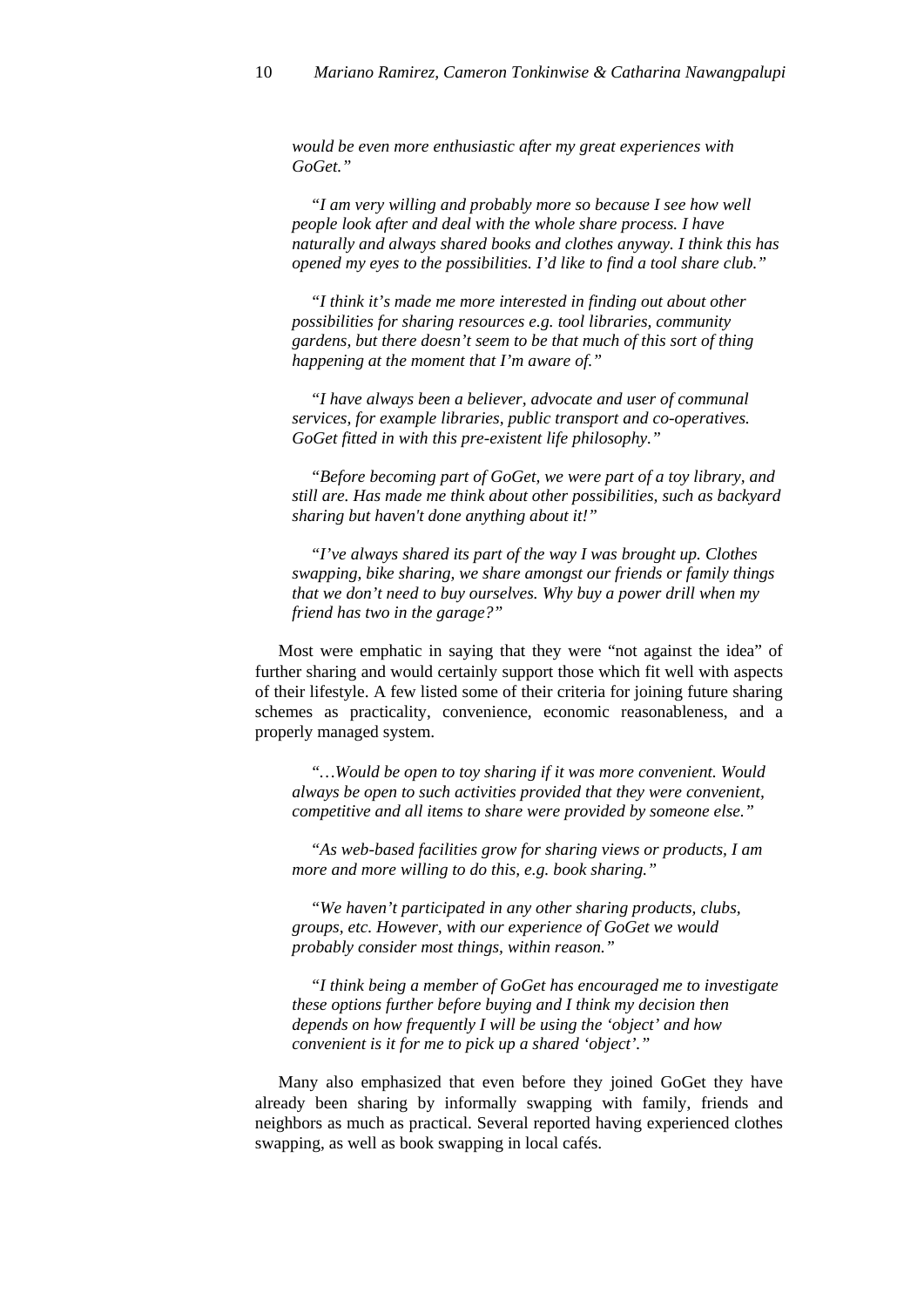*"Before joining GoGet, I have done clothes swaps, and I also use the local library. No more than I did previously, but I do find my experience with GoGet has made me think more about things that could be shared."* 

*"Unofficially book/clothes/resources sharing with friends I have always done. I don't know of any other official sharing organisations – but I would now be more likely to look for them if required."* 

*"I had never participated in any formal sharing arrangement before or since joining GoGet, but with a 4-year-old I have done a lot of babyclothes and related item swapping/giving away – e.g. car seats, books, toys etc."* 

*"(I share) Not as a result of car sharing but just because I hate waste. I book share prior to GoGet. I haven't heard of other types of sharing but would consider them."* 

*"We share tools and clothes etc. with family and friends nearby informally. And plan to do the same after our baby is born with baby stuff."* 

*"I did join a book club after joining GoGet, but that's more of a sharing of ideas and bottles of wine than actual tools or usable resources since we all get our own copies of the book. I have always been a recycler/sharer of resources whenever possible, must be that commune I grew up on."* 

A couple of respondents suggested that any form of hiring should be considered as "sharing". For instance, bike hiring in a park could be considered as sharing. By this definition, some GoGet members think that "sharing" could encompass renting a DVD from a video shop or online, hiring a wedding limousine, hiring a pedal boat, and so on. By further extension, even common use of public facilities such as swimming pools, tennis courts, gyms, and libraries could be thought of as a form of sharing. A couple broadened the definition to include shared accommodation and shared areas in rented buildings.

*"Before: yes, lived in a coop during university, so housing arrangement and duties were cooperatively shared. After: no – already doing that – have been since university days (20 years ago) – concept of car share is quite normal for me."* 

Another interpretation for the sharing term was "donating" or "giving away" things no longer needed or wanted to others. Several said that even before GoGet they have been "willing sharers" in Freecycle™ [\(www.freecycle.org](http://www.freecycle.org/)), a grassroots movement of 4,152 local email groups with 4 million members worldwide, who aim to give and get unwanted stuff for free in their own towns, thus reducing waste, saving reusable resources from the landfills while enabling people to benefit from the strength of a larger community. Donating books and clothes to charities such as the Vinnies (Society of St Vincent de Paul) and Salvos (Salvation Army) were also understood to be "unstructured sharing".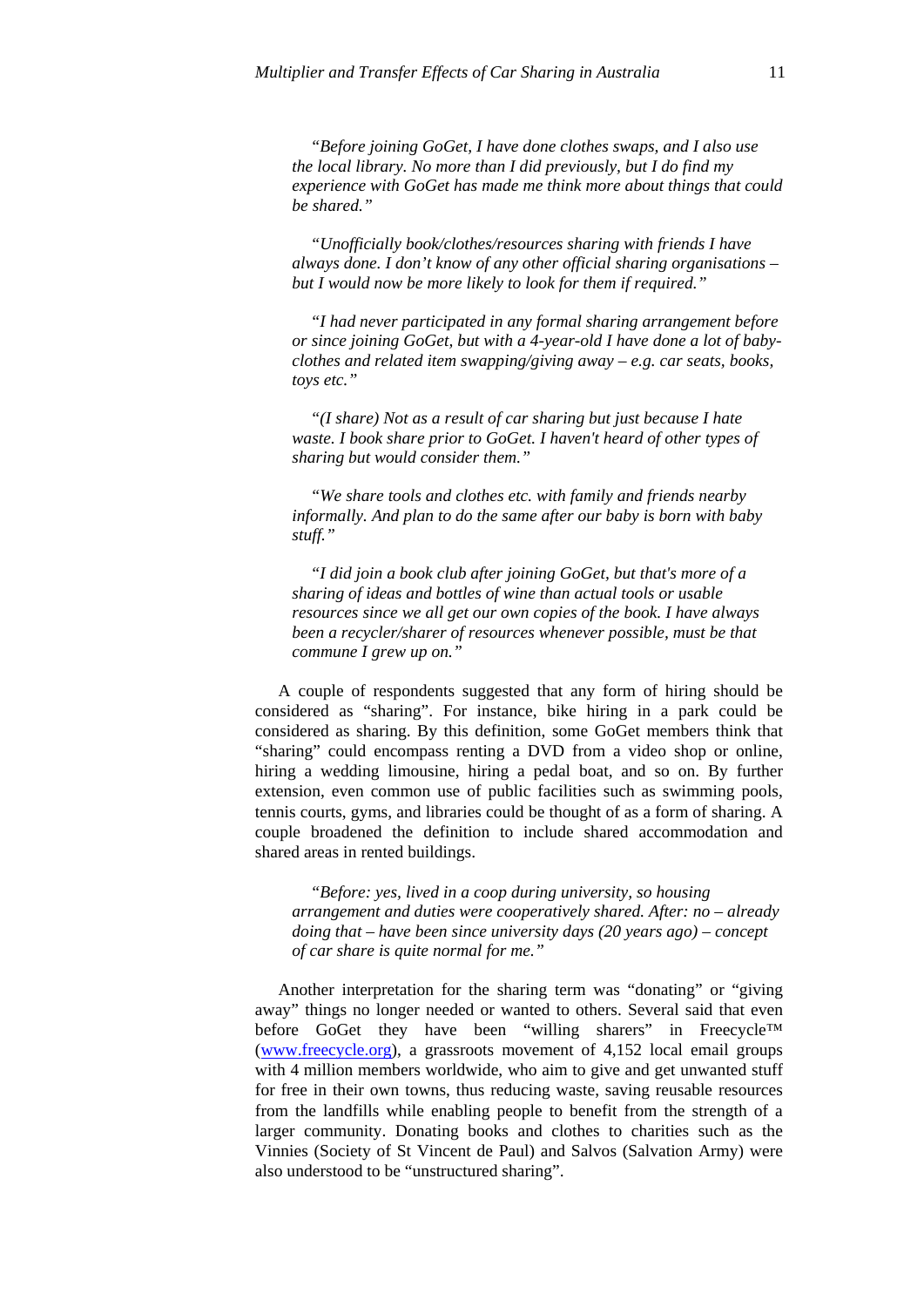A few members were against the idea of sharing other items, citing issues of easy affordability of other items, personal nature of the objects, and inconvenience.

"*I would not do cloth swapping or bike sharing. The reason for that is these things are pretty personal and cheap when you compare it with the price of a car. But I am very easy in lending out things to friends or asking them to lend something to me."* 

*"No (not before or after). Sharing can be quite inconvenient. For a large item, such as a car, the effort is worthwhile but it would not be so for small items such as bikes, tools etc."* 

#### 4.5 Multiplier Effects

This time we borrowed the term "multiplier" from macroeconomics, where it is used to refer to an indicator that quantifies the additional impacts of a policy on top of those that are typically measured. In the context of car sharing experiences, we applied the term to mean changes in lifestyles or behaviours which could have resulted from becoming a car-sharer. For instance, knowing that shopping is one of the dominant reasons for using a car, we were interested in knowing whether there have been changes in members' car-related shopping behaviours. Also, as a result of not having a car in their garage, do people actually travel less and instead frequent the local shops? The hypothesis is that an increase in neighbourhood shopping could suggest a decrease in shopping in far-away shopping centres, which could lead to less demand for road space or parking space in large malls, less petrol collectively consumed by the hundreds of cars going to and from the mega shopping centre situated several suburbs away, and so on.

Interestingly, our email survey showed that the number of respondents who felt that they actually drove less after joining GoGet was exactly the same as the number who said they drove more: 38 respondents each. The remaining 34 weren't explicit on whether their car use increased or decreased upon becoming a GoGet member.

#### *4.5.1 Car use reduction*

Those who drove less after becoming car sharers typically said that they walked more and increased their use of public transportation; several rode bicycles to work and for other trips. Many reported purchasing a weekly, monthly or yearly public transport ticket, which encourages them to use trains, buses or ferries as much as possible. (In spite of the persistent woes besetting commuters about the poor state of public transport services in Sydney, it was amazing to find car sharers still patronizing them.)

*"Absolutely. Probably use a car 60% less than I did previously and I have an annual public transport ticket – my version of commitment."* 

*"I definitely drive less km and make less use of motor transport overall since joining GoGet. I use public transport and bicycle travel for most trips and only use the GoGet service when these options are untenable."*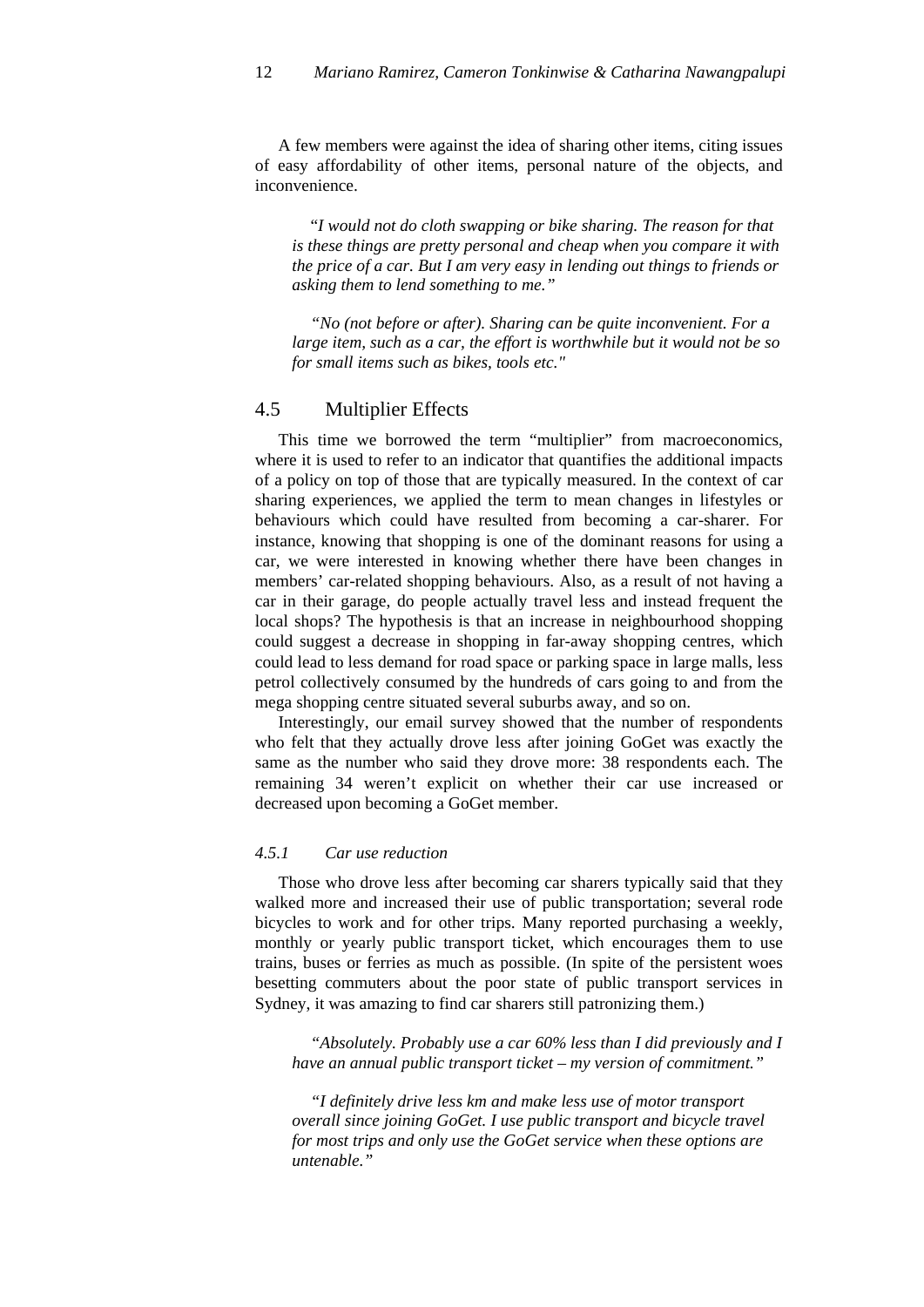*"I think I drive less because I have become used to not having a family car (after relationship breakdown and my ex kept the car)… I hate driving anywhere now, it seems evil to drive somewhere for something when there are so many things to do in the community."* 

*"We do not own a car in Australia yet, having moved here in Jan 06. I definitely drive less overall since moving here. We live closer to work, shop more locally, and use a lot of public transit & walking. Using GoGet has allowed us to ease ourselves into life here without the expense of buying and maintaining a car, while still having a bit more freedom than what walking and public transit allows for."* 

*"I do find myself using a car less often. This is mainly due to the fact that I now buy weekly bus/ferry/train tickets which, in turn, means I have unlimited access to public transport ostensibly free of charge. I now use a car most frequently to visit locations that are either not served by public transport or have difficult public transport arrangements."* 

*"More walking and a bit of cycling. More use of public transport – trains and buses – but buses in particular are a great disappointment – late, poor availability outside of work-related peaks, buses full when they do arrive in peaks."* 

*"Definitely I drive less. Now I only use the car when I absolutely have to, rather than using it whenever it's convenient. I make many more trips by bus than I would do if I had a car of my own. I walk a lot more, and I tend to walk to the local shops and do grocery shopping little and often, rather than driving to the mall. I use the GoGet car once in a while (roughly every 2 months) to drive to the big supermarket and stock up on lots of the heavy and bulky things (cleaning products, cartons of juice, tinned food)."* 

They tended to shop more locally, although understandably more frequently because only small convenient-to-carry quantities are purchased per shopping trip. They often book the GoGet car when purchasing large items such as furniture, for the occasional bulk shopping in supermarkets, and to get to shops which are inconvenient to access via public transport.

*"I now do fewer shopping trips – I go to the supermarket every 2 or 3 weeks in the GoGet, and pick up fresh food close to home or work every few days. Previously I'd go shopping in the car every weekend."* 

*"When I owned a car I was more mobile and tended to shop more widely, more impulsively and be less organised in my trips. If you own a car you only use on the weekends you drive it more as you are trying to justify the cost! If you are hiring a car you tend to group trips together (i.e. visit friend, shop, drop off dry-cleaning all in one trip). I definitely shop locally from preference, buying smaller quantities and shopping more regularly. I also shop online. Not owning a car is very much a choice. I can afford to own and run a car and I have a car space but: I don't want the hassle of maintaining a car (I don't have the time); I don't like the cost of running a car (my last car cost \$9,000 in*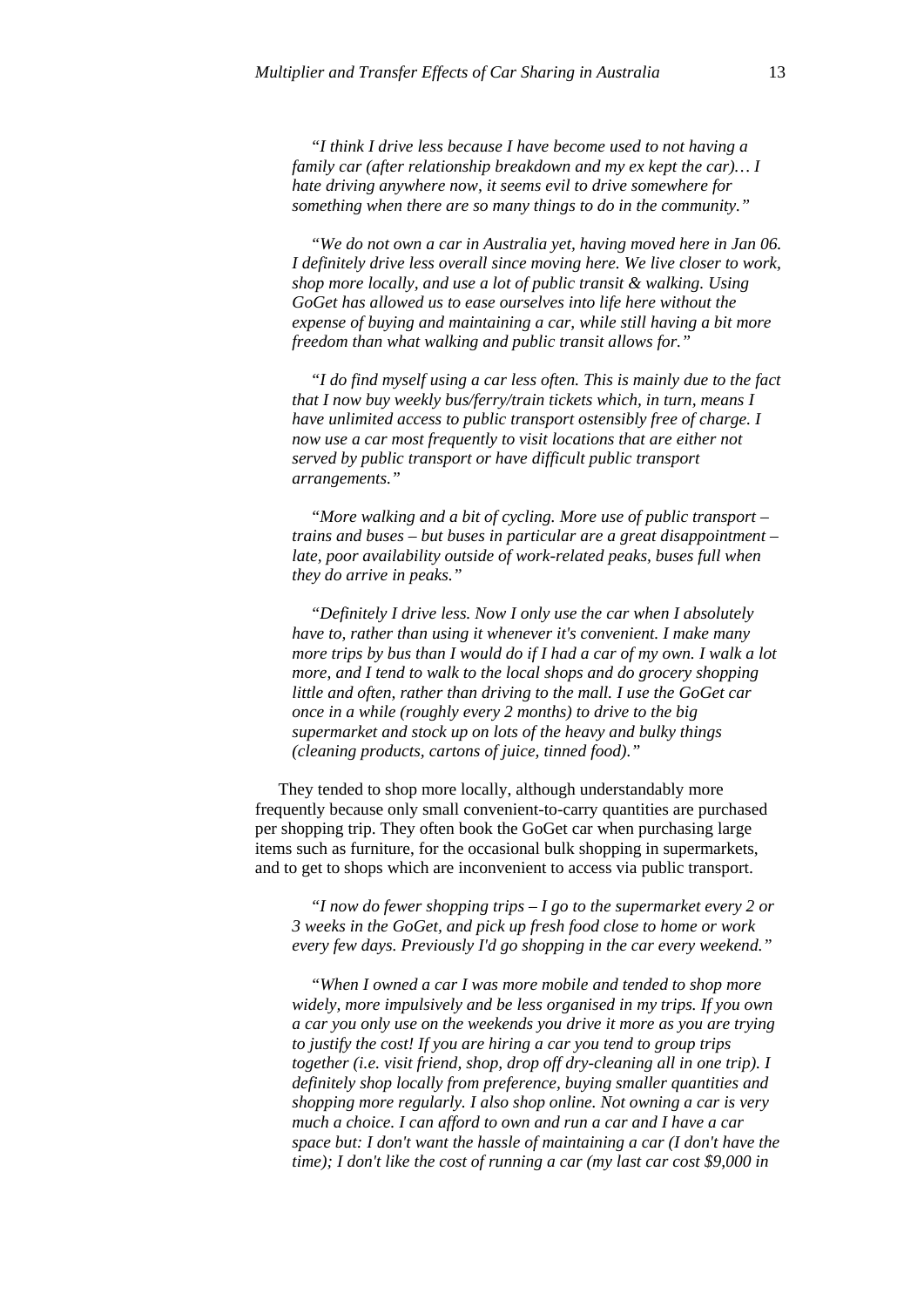*depreciation in 3 years); Owning a car discourages you from walking/cycling (I gained weight when I owned a car). I like forcing myself to walk to the shops and the GoGet pod. I have just bought a unit and my key criteria included: Does it have safe, good public transport? Is it within walking distance of local shops for day to day needs? Is it within walking distance of a GoGet pod?"* 

*"I drive far less and walk more. I used to live in Hobart where there wasn't good access to public transport. On moving to Sydney and experiencing GoGet, we no longer have a car, use public transport nearly every day, and walk more. GoGet encourages me to think about whether I need to use a car, whether walking down to the local shop is easier (which it is). My food shopping habits have changed dramatically – I now use a combination of specialised local food shops and an online delivery service for the bulkier items like flour/potatoes."* 

Many claimed that they have always shopped locally, and the inconvenience of not having a car simply caused them to support local businesses even more.

*"We do our shopping on foot, down the street at our local shopping strip, but we always did that: although we'd probably have done a weekly top-up at a shopping centre supermarket once every couple of weeks when we had a car… We've always gone out locally and shopped locally – not having a car has just increased that."* 

Due to logistical and financial concerns, members find that they have to think twice about their car share trips and consider if a car is necessary to accomplish a task. They also need to plan and organize their trip activities to be efficient, because they have to pay for each hour of use.

*"I do drive less and am more conscious of making the most of the car share time – arranging activities so the car is used for the least amount of time possible to accomplish the most tasks."* 

*"… The cost and effort of booking a GoGet car makes us think more before we decide to drive somewhere."* 

*"I always put all the car-requiring things into one booking e.g. shopping, doctor's appointment and visit friend – all in one go – not three separate visits."* 

*"…We only drive when we get the GoGet car, and we restrict the number of times we do that as we can see the direct cost!"* 

 *"Prior to GoGet I hired cars commercially (24hr minimum hire period) which encouraged more travel to "get value" from the hire period. Per/hour car share charging spurs more efficient/effective use of the vehicle."* 

A few users mentioned that their car use reduction is partly due to the effort needed to get the GoGet car from the parking bay, which could be a bit of a distance and inconvenience for some members.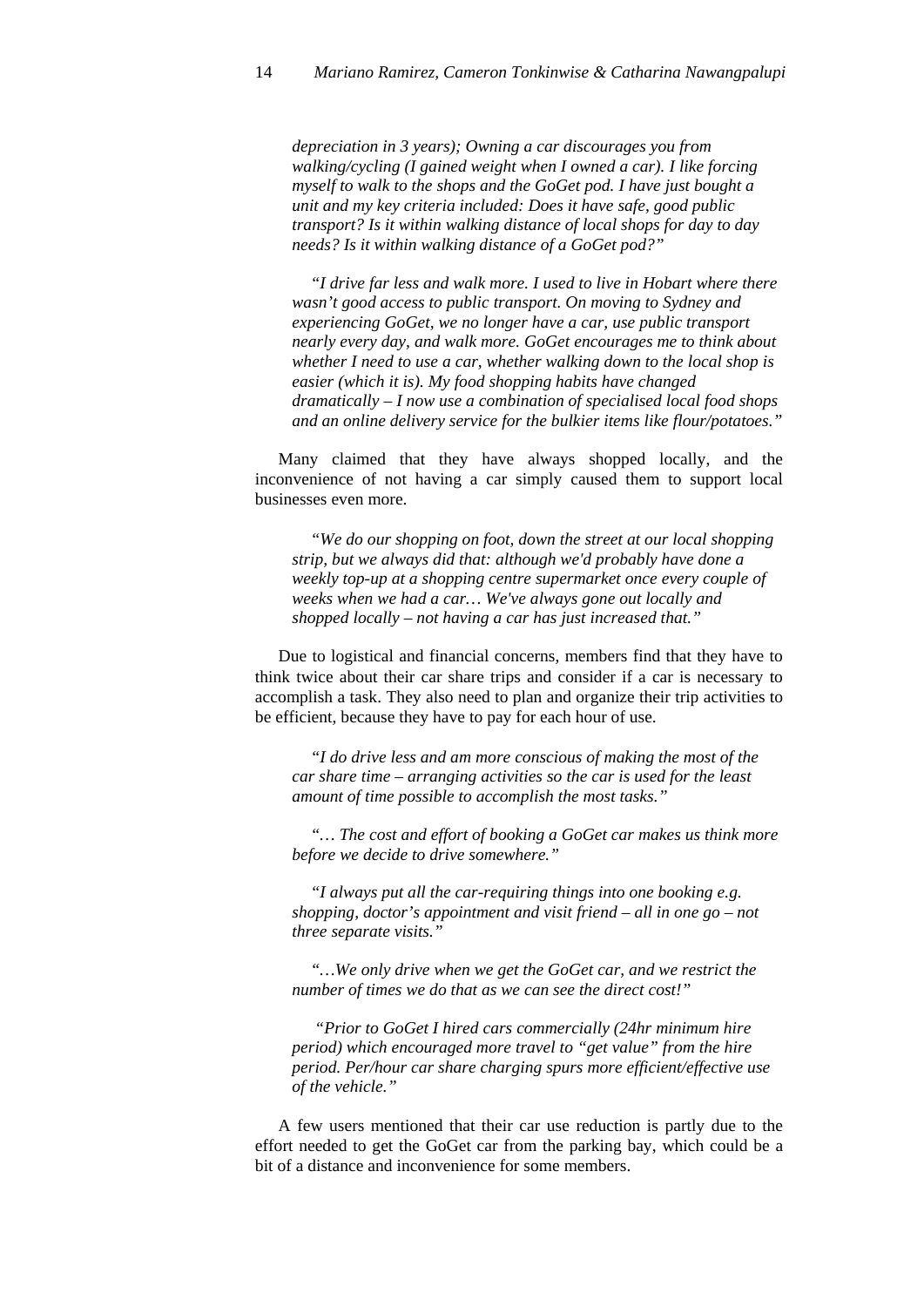*"I used car less after joining GoGet, only for the reason that it took some effort to get the car from the car port (lazy)…"* 

*"To be honest though, sometimes I'll walk/use public transport rather than GoGet because getting the car is a bit of a pain (have to carry child car seat, and all bags for day, plus buggy & child to the pod to get the car) so unless it's an all day trip (beach etc) we won't use the car. We have also switched to internet shopping for groceries rather than having the hassle of getting the GoGet just for a few hours."* 

*"As it is a 5-10 minute walk to pick up the car, this discourages very casual use. If the car were closer, we would probably use it a little more, though this would be marginal."* 

A good number of the respondents in this decreased car usage group formerly owned cars and have sold them since joining GoGet; almost instantly they noticed that they are capable on relying on cars much less than they were used to.

*"Since disposing of our old car, we probably use a car slightly less often, and use public transport and occasionally taxi for preference. But we were substantial public transport users beforehand anyway. However, as mentioned above we tend to consolidate our car use into the times when we are using the GoGet car, e.g. if we have to pick up or deliver something we will try to do it during our shopping period."* 

#### *4.5.2 Car use increase*

Of the 38 members who felt they drove more, thirty-four previously didn't own a car or had not had a car for several years, so they were in reality comparing their increase in driving or personal car use from a baseline of zero.

"*Actually I drove more :). Because I have not owned a car since 1998 my main form of transport is public transport or bicycle. GoGet makes it so much easier to book a car for short trips that I found myself using a car more often than I did before."* 

*"Actually we probably drive more than we used to. This is because we did not own a car previously. It means though that now instead of having to go to the supermarket 4 or 5 times a week to get bits and pieces because we were limited to what we could carry home on foot, we now do one big shop (still locally) once a fortnight, freeing up more time for other activities. We still access local shops as much as we used to. And we still do as much walking and cycling as much as we used to."* 

Most found that having access to a car offered a lot of convenience and access to more places which are not well serviced by public transport connections. Some reported that their enjoyment of this newfound access to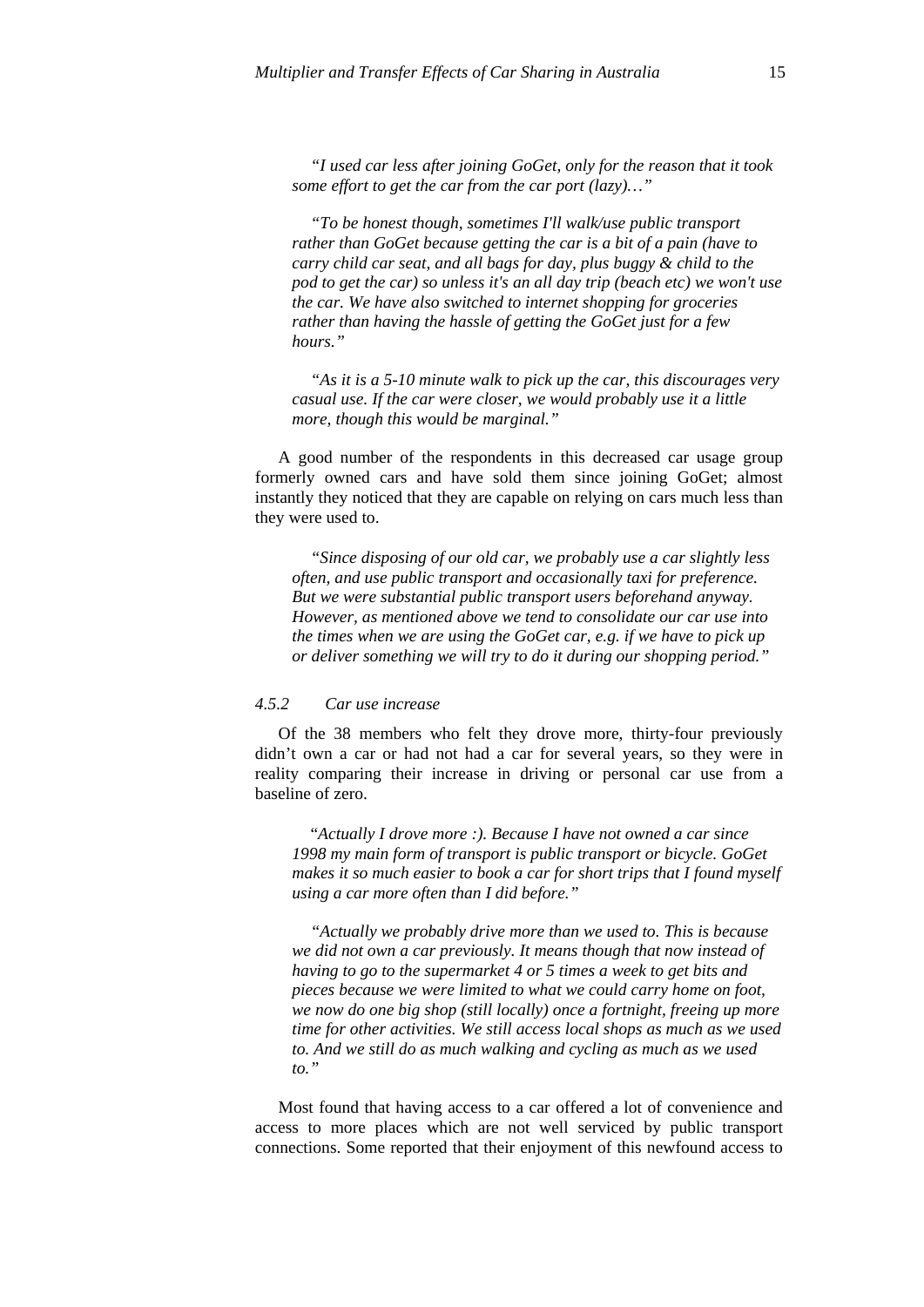a car has caused them to start developing a liking for the car, which could riskily lead to car dependency.

*"I think I probably drive more now than I joined GoGet – I realise the time saved by driving to places as opposed to catching public transport."* 

*"We only use GoGet maybe once or twice a month. Also we are able to access activities that were previously difficult to access, i.e. going to the beach! As an Inner West resident getting to the beach was always a MAJOR effort because of the lack of direct bus routes. This has opened up our leisure time options."* 

*"As compared to when we only owned a scooter, we probably drive more [as we can now travel long distances or in the rain]. We have always shopped locally so this hasn't been impacted much. We do walk to the shops more than when we owned a car."* 

*"Probably use a car more now. I had no car previous to GoGet. So I walked, rode my bike, caught public transport, used taxis, got a ride with friends or flatmates with cars, or borrowed friends' cars. GoGet has probably replaced some of all of these activities, and added new activities, in that it is easier for me to travel further afield on day trips now. GoGet may have deferred my need to purchase a car, but at the same time, it might be making me more car dependent. I have recently moved house, and am now far away from a GoGet pod, and am finding this very frustrating – I'm used to having access to a car now. GoGet has made little difference to where I shop. I always shopped fairly locally anyway. When I do go further afield to a mall, GoGet enables this, though has not increased my likelihood of doing this – I used to do it occasionally anyway, but public transport or sharing a ride with a flatmate or friend. I have always walked a lot. While GoGet has probably increased my driving, it has not greatly decreased my walking, rather it has allowed me to travel further afield with ease…"* 

*"I never had a car, and do not intend to have a car. Thus rather than reducing my travel km, GoGet increases them, but also offers me higher mobility and extended social opportunity."* 

For many, their shopping, social and leisure destinations increased from those which used to be limited by public transport routes to those much further away.

*"Before joining GoGet I was almost exclusively local and did not drive at all. After joining I have found that I will generally shop further away by driving than I ordinarily would have."* 

*"I didn't own a car before GoGet, so I drive more a car more often this year. However it has stopped me buying a car, so effectively I am driving less than if I had a car. The biggest change for me is that my life has become a lot easier. Having the option of driving somewhere in 50 min (my sisters house) or catching public transport for 2.5 hours or more has made my life SO much better!*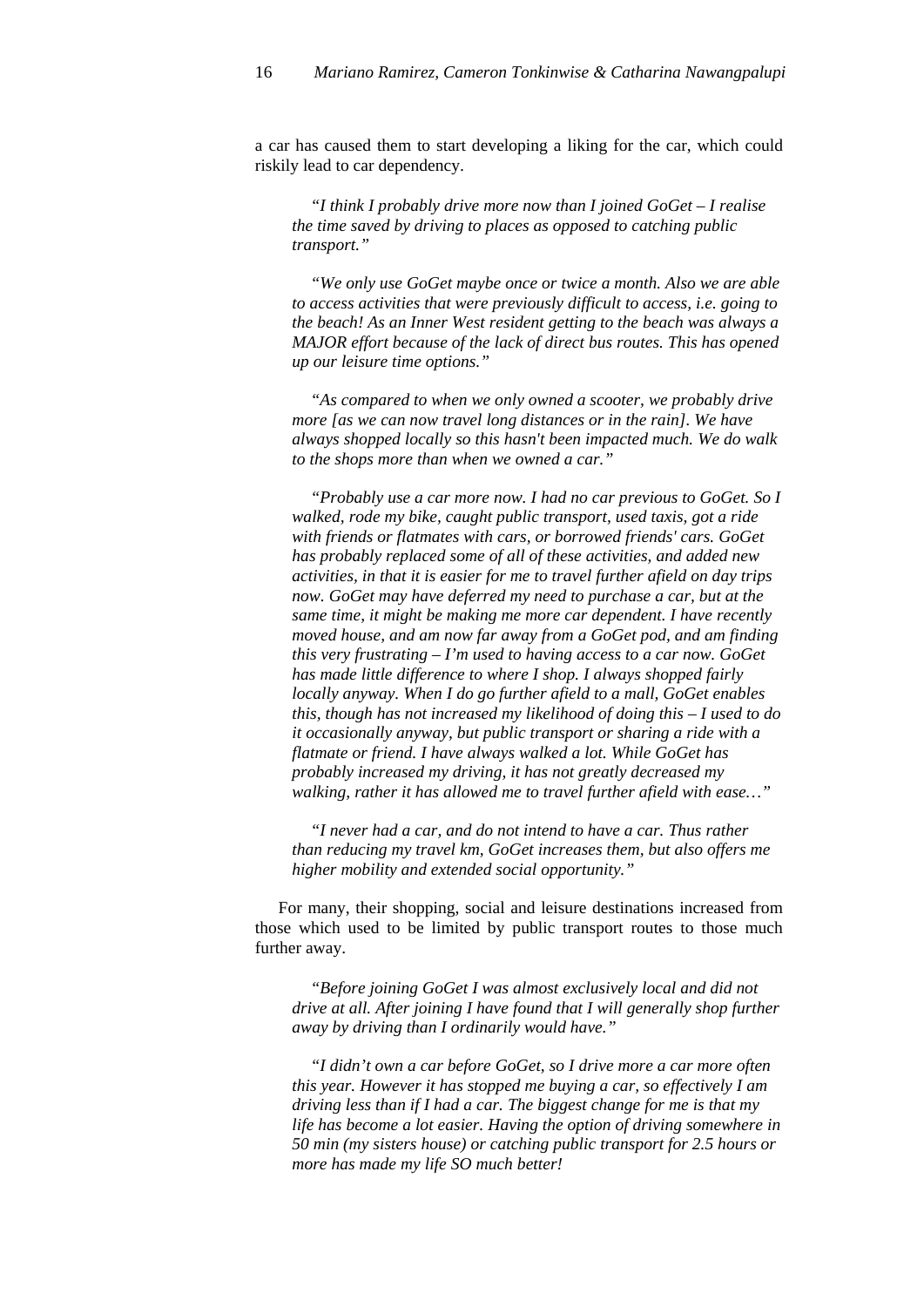*"No, I probably drive more (I didn't own a car prior to joining), because I now take the opportunity to go places I couldn't before – for example, prior to joining, I wouldn't go to IKEA because I couldn't bring things home, now that I'm part of GoGet, I do go. I also get out of Sydney more on weekends/holidays, because I have access to the car – before I either had to take the train (which limited the places I could go) or hire a car (expense and bother)."* 

*"My partner and I didn't have a car before joining GoGet, so if anything, joining GoGet increased our car usage, making some trips possible that wouldn't have otherwise been. But this has been OK, as our overall car usage is still very low. We were already very conscious of using alternatives to driving, such as public transport, cycling, walking and eating sand purchasing things locally. We were very much into relocalisation before joining GoGet – GoGet is one of a number of ways that we try to put relocalisation into practice."* 

*"…I use GoGet sometimes to get to shops that have better quality and variety of produce than my local shops which are really hopeless (I live in Redfern)."* 

 *"No...I now drive a little more! But let me explain that by saying that I have chosen to NOT own a car for the past 15 years and most of my driving is in rental cars interstate for work when required. Walking to the supermarket and shops has been a constant during the past 15 years and I have chosen to live in places where I can walk to shops. I use public transport for work and at other times. The GoGet cars are great for the occasions when a car is useful, like a particular chore to do or a trip with friends and it was the main reason for me choosing to join GoGet...it gives the flexibility of being able to have a car when you need it, but you only pay for the time you use it, which is great."* 

It was encouraging to know that several members were committed to not purchasing a car, and that their car sharing experiences has confirmed that they do not need to own a car to gain mobility.

*"Never had a car before… but at least now I won't buy one – even when jobs have required it, I've looked for alternative employment! In one instance got the company to join GoGet!* 

*"I drive more because I didn't have a car before GoGet. But I might have bought one if I didn't join GoGet. I walk to most places (work and shops) and catch the train other times (late at night). I only use GoGet when there are no other options (bushwalking in places where there's no public transport or when I need to transport my cat)…"* 

#### *4.5.3 Others*

The rest of the respondents weren't clear on whether being GoGet members impacted on their use of car, whether positively or negatively. However, certain points can be extracted from the responses of this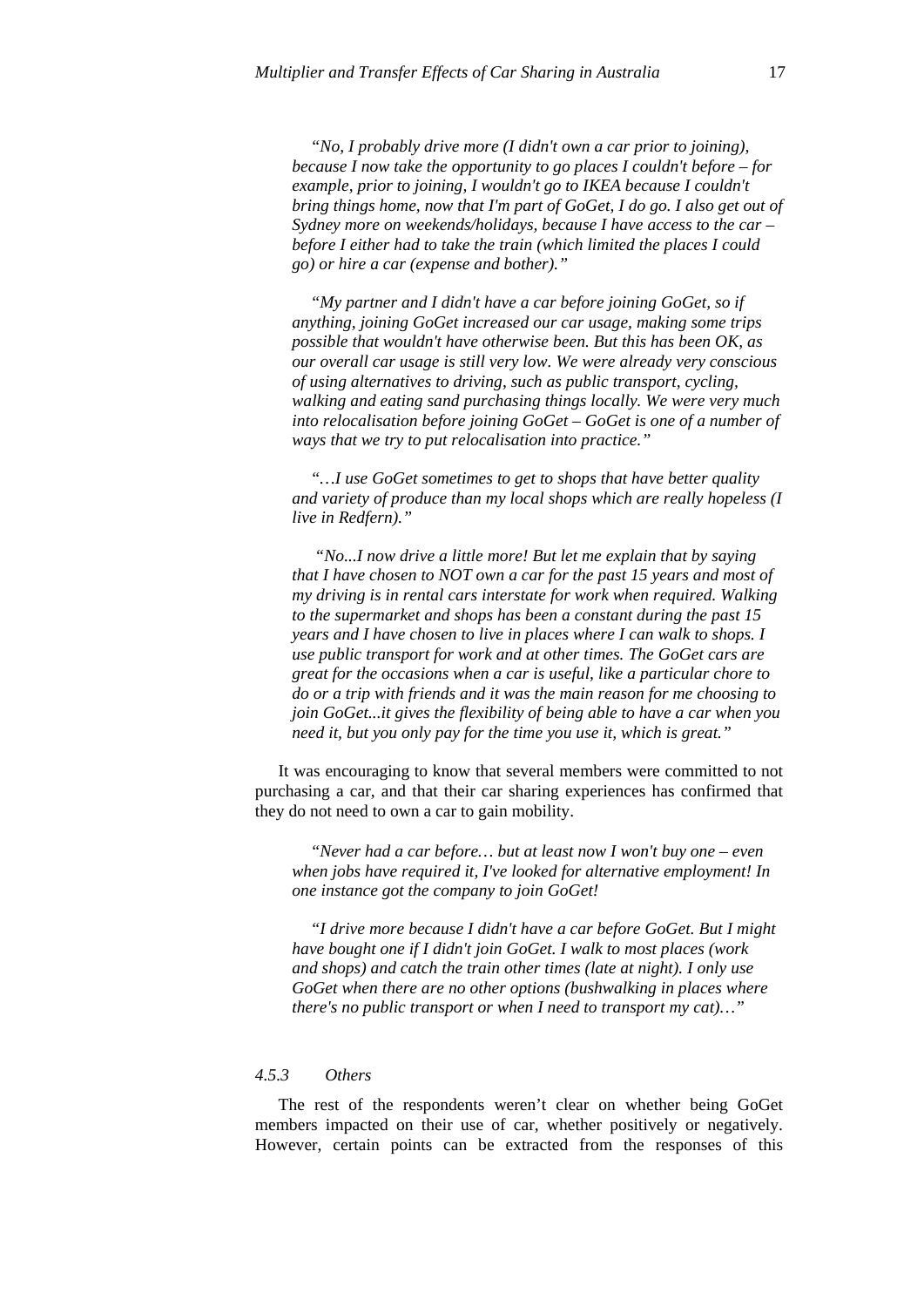ambiguous group, which resonate issues similar to those with clearly positive or negative responses.

*a.* Experiencing car sharing makes people either defer or extinguish their desire to purchase a car

*"My experience is that thanks to GoGet I'm probably doing more activities... things I would not do if I had to take the bus (this is for social activities). It's also stopping me from buying a car. I would have done it by now otherwise."* 

b. Car sharing is only used as an option when trains, buses, cabs, or bikes are not appropriate for the trip (such as when destinations are inaccessible or inconvenient to reach, when the trip is to be made at an odd time of day or night, or when they had to carry lots of stuff.)

*"If I book a GoGet car it is because the alternatives of cycle, walk, public transport or cab are not appropriate for the task to be completed."* 

c. Car sharing members can be easily weaned from car dependency, since they get used to not having a car all the time.

*"Being a member of GoGet has made me very aware of the excessive amount of driving that we all do when you have access to a car 24/7."* 

- d. Car sharers do not seem to mind the increased walking resulting from not owning a car.
- e. In general car sharers have always patronized local shops, even before they have joined the CSO.

*"When I used GoGet I don't think I walked more or used more local options—it's what I had always done."* 

*"The local shops have always been my centre and I have studiously avoided all manner of supermarkets all my life."* 

*"Groceries: yes I do pick up more things locally now. Being on the footpaths makes you feel more connected to your area."* 

f. Some car sharers appreciate having to walk to pickup the car from the parking bay, considering it as an opportunity to exercise.

It was evident that GoGet members – whether they drove less or more as compared to previous car mileage – rationalized on car usage and generally avoided driving motor vehicles. They resorted to using cars only when absolutely necessary. The majority commute to work by public transport or on bicycle.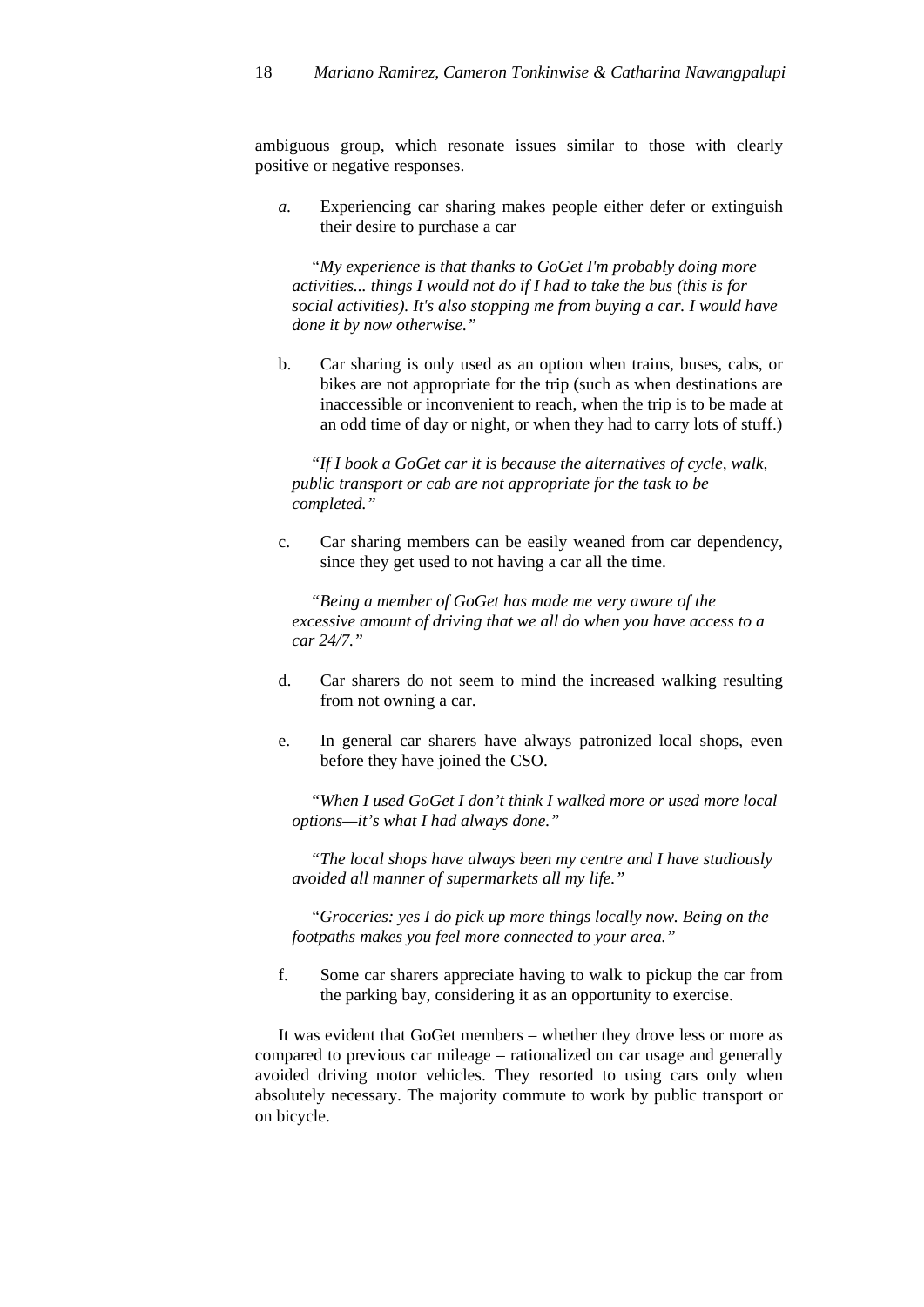#### Case Study: Project Green Church

The Maroubra Junction Uniting Church (MJ-UCA) embarked on a multilayered project to make the church more environmentally sustainable and to inspire others to follow their example. Accordingly this project was inspired by MJ-UCA's concern for Christian stewardship and the need to care for God's creation. Already it has installed a rainwater tank, grey water treatment, and solar hot water systems. The church has switched to 100% Green Power, and has been successful in convincing all other churches of the Uniting Church in NSW to make the switch as well. It continues to challenge all their congregants to use green energy suppliers.

In conjunction with GoGet and Randwick City Council, Project Green Church set up a car program in Maroubra. The broader vision of this program is to reduce the amount of cars on the road and to encourage community. This move was partly inspired by a biblical passage in which early Christians were called upon to relinquish their private possessions and share them with the community, and consequentially their community grew. The dedicated GoGet parking bay is located in the car park across the street from the church. It isn't just for MJ-UCA to use, but is for the whole community to share. Project Green Church has also formed a cycle club, which encourages students to ride bikes to the university to reduce emissions; they hold club fun rides to parks and beaches as well.

The church obtained three cordless electric mowers – selected because they were nonpolluting – which are shared among members of their congregation. Community volunteers also use these to mow the lawns of the elderly and the infirm. The "eco-mowers" are transported using the GoGet car share vehicle. More information on Project Green Church at [www.mjuniting.org.au](http://www.mjuniting.org.au/).

#### **5 Overall conclusion**

While car sharers would generally support other forms of sharing, we find that car sharing schemes by themselves do not particularly encourage sharing behaviours. The responses show that most car sharers are already active participants in many forms of "sharing", "donating", "libraries" and other systems of communally using objects, products or services. Moreover car sharers are willing to be sharers of other things, within reason, and when the sharing system is made more convenient, well managed, reasonable and competitive, in such a way that the benefits of sharing outweigh those of personally owning the object.

It must be emphasized that – while many people joined GoGet because of their awareness and concern for the unsustainable number of private vehicles on the road and at the same time due to their personal interest in community participation – a great number of other people signed up for the most part because GoGet offers mobility with cost savings, practicality and convenience, without necessitating the large financial investment in purchasing and operating a car. If car sharing also aims to build community, then this other half needs to be "converted" and made aware of the benefits of neighbourhood sharing.

Shaw and Newholm (2002) argue that transport is one of the most contentious items on the voluntary simplicity agenda, as they find a significant number of ethical consumers deliberately not using or owning a car. Many GoGet members could be considered as fitting into this category of "voluntary simplifiers", since they choose to moderate their use of private transport.

It appears that those who never had a car, whether by circumstance or by choice, are less likely to develop a dependency on motor vehicles, as evidenced by their once-a-fortnight usage of a GoGet car. In contrast, those who previously had desires to own a car but cancelled those purchase plans upon joining GoGet seem to still be reliant upon frequent car usage. The